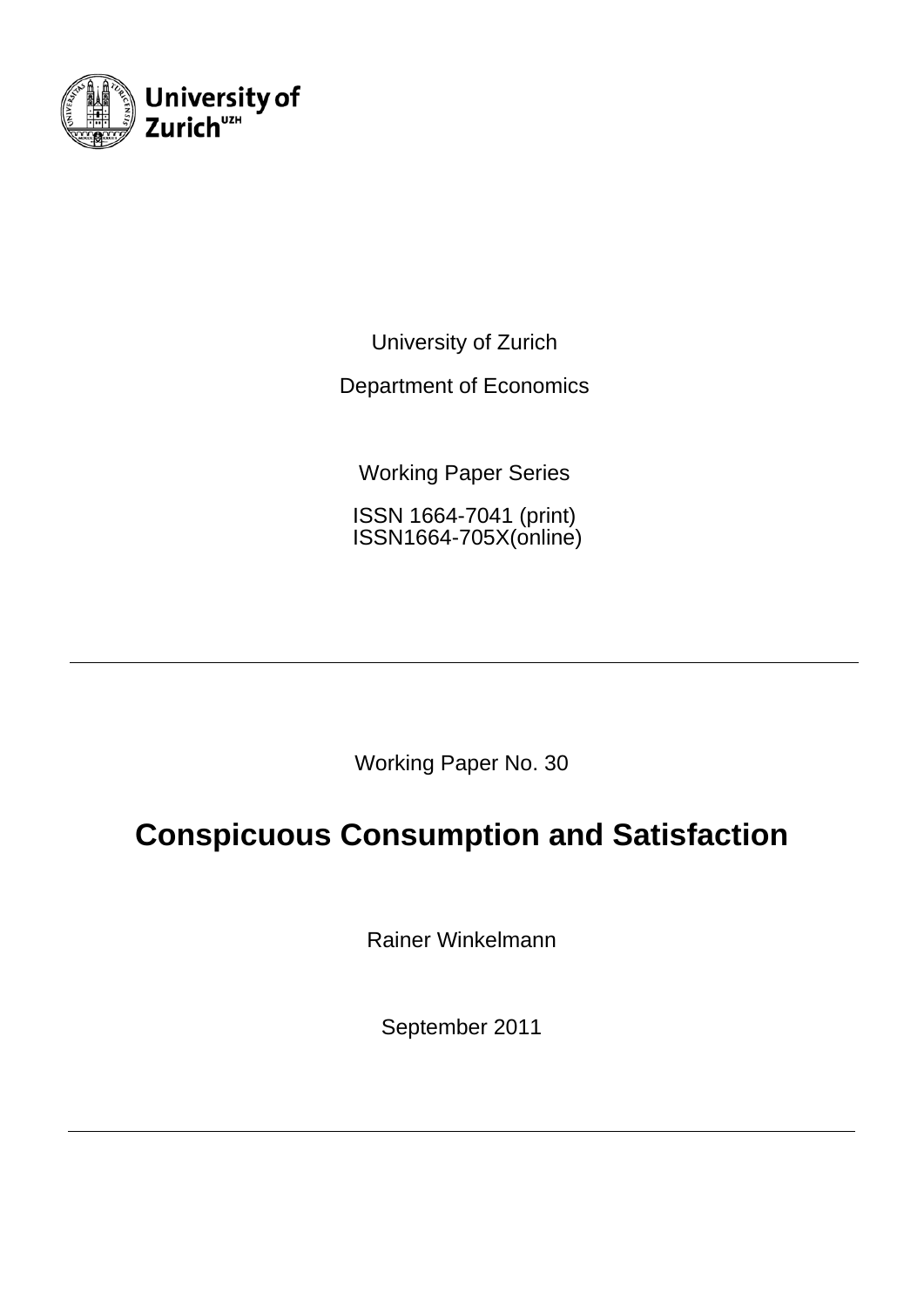## Conspicuous Consumption and Satisfaction

Rainer Winkelmann<sup>∗</sup>

University of Zurich, CESifo and IZA

August 2011

#### Abstract

Traditional tools of welfare economics identify the envy-related welfare loss from conspicuous consumption only under very strong assumptions. Measured income and life satisfaction offers an alternative for estimating such consumption externalities. The approach is developed in the context of luxury car consumption (Ferraris and Porsches) in Switzerland. Results from household panel data and fixed effects panel regressions suggest that the prevalence of luxury cars in the municipality of residence has a negative impact on own income satisfaction.

JEL Classification: D12, D62, I31

Keywords: Ferrari, Porsche, status, consumption externality, Swiss Household Panel

<sup>∗</sup>Address for correspondence: University of Zurich, Department of Economics, Zuerichbergstr. 14, CH-8032 Zurich, Switzerland, email: rainer.winkelmann@econ.uzh.ch. I thank Holger Bonin, Andrew Oswald, Kevin Staub, two anonymous referees and seminar participants in Bayreuth, Bamberg, Glasgow (Annual Meetings of the European Economic Association 2010, Fraser of Allander Institute, 2011) and Lausanne (Workshop in Redistribution and Well-Being) for helpful comments, Oliver Lipps for support in obtaining the data, and Wishiro Keo for excellent research assistance.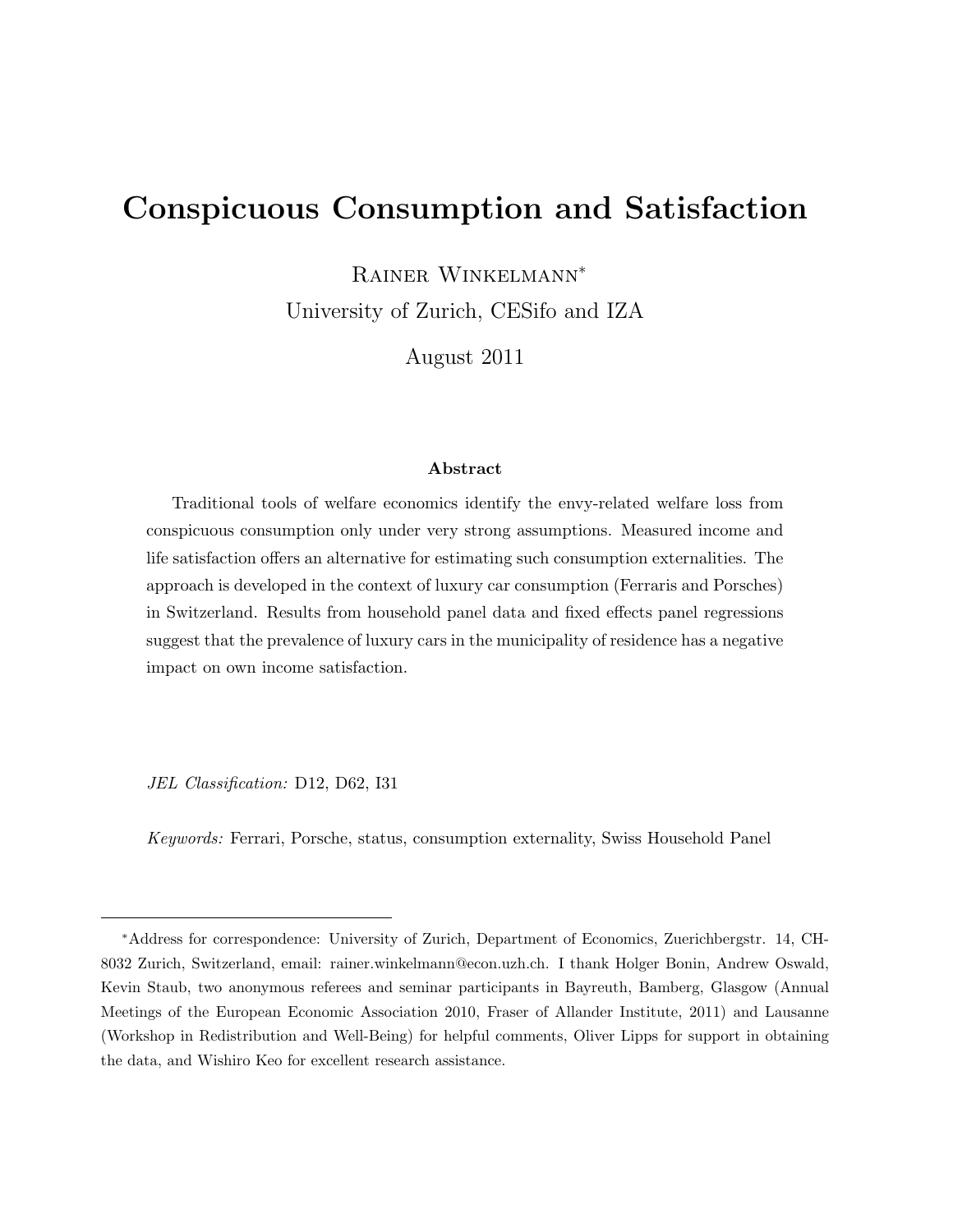### 1 Introduction

There is ample evidence that individual well-being is affected by comparisons with others. Status concerns are an important feature of our social existence. Higher ranked individuals are on average healthier (Wilkinson, 2000, Marmot, 2003) and live longer (Oswald and Rablen, 2008) than lower ranked ones. They also report higher levels of happiness in survey questions (Di Tella at al., 2007). Relatedly, actions of others provide a "frame of reference" for own decisions (Frank, 1991). As Karl Marx (1847) famously noted, "A house may be large or small; as long as the neighboring houses are likewise small, it satisfies all social requirement for a residence. But let there arise next to the little house a palace, and the little house shrinks to a hut."

For the economist, such positional concerns and frame of reference effects are important, as they can lead to inefficient market outcomes. For example, resources spent on improving one's status are wasteful from a societal point of view, as one person's gain is another person's loss. As Layard (1980) puts it "For, though individuals are willing to make sacrifices to improve their individual position, the net result of status-motivated action will be no increase in status satisfaction but an increase in sacrifice." (p. 738). Perhaps the best studied example of such wasteful competition occurs in the presence of relative consumption effects, i.e. if an individual's utility depends not only on the level of her own consumption but also on how that level compares with the consumption of others.

One cause of such interdependence has been explored by Veblen (1899) who, referring to the behavior of the *nouveau riche* during the Second Industrial Revolution in Britain, coined the term of "conspicuous consumption". He argued that this consumption "is evidence of wealth, and thus becomes honorific, and . . . failure to consume a mark of demerit." Veblen thus singles out consumption that is intently used as a signal for status. More broadly,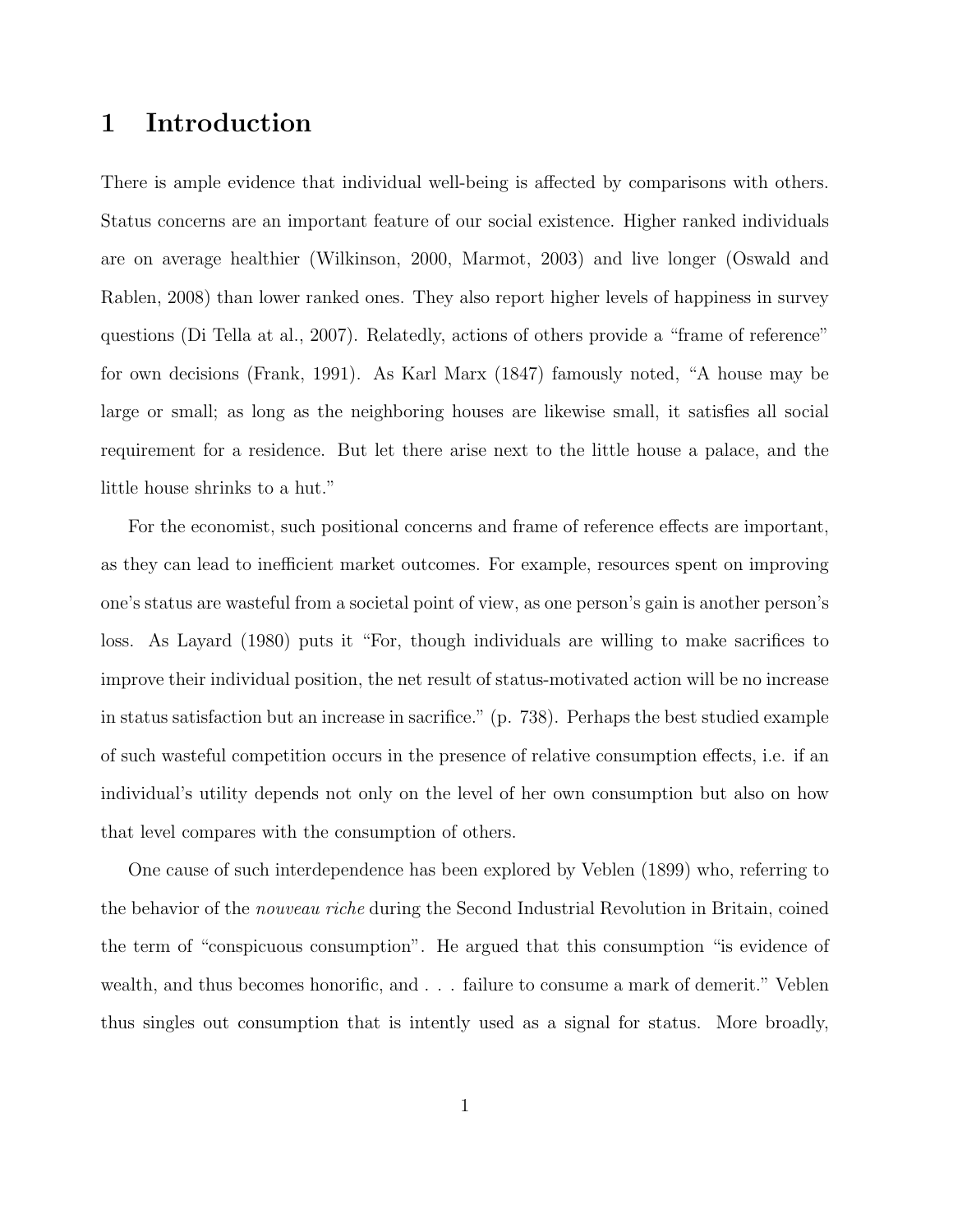conspicuous consumption refers to any consumption activity that is, first, literally "visible" to outsiders, and, second, positional, in the sense that own consumption utility depends partly on relative rather than absolute consumption.

Despite the obvious interest for microeconomic theory (e.g. Layard, 1980, Dupor and Liu, 2003, Arrow and Dasgupta, 2009), and the widespread reference to the concept in the economic literature, there is surprisingly little direct empirical evidence on the effect of conspicuous consumption on well-being of others. The objective of this paper is to contribute such evidence within the context of the life satisfaction literature, in order to provide direct empirical quantifications of the presence and size of consumption externalities. I propose to use information on what people say when asked whether they have a good and worthwhile life, i.e., survey information on "subjective well-being", "satisfaction", or "happiness", in order to estimate the effect of conspicuous consumption on others' satisfaction, and thus the utility loss due to such consumption. The empirical approach using satisfaction equations is in the spirit of previous papers concerned with the valuation of intangibles, including van Praag and Baarsma (2005) on the cost of airport noise, Luechinger (2009) for air quality and Frey et al. (2009) for terrorism.

This paper focuses on a specific instance of conspicuous consumption, the purchase and display of luxury sports cars in Switzerland. Two brands are considered, Ferrari and Porsche. These are the two main automobile producers present in the Swiss market that specialize in the upper segment of luxury sport cars. The demand for these cars has increased over the recent decade. Whereas total sales of new cars declined between 2001 and 2007, new registrations of Ferraris and Porsches increased by almost 80% (in 2008, the numbers went down, see Figure 1). The consequence was a doubling in market share of such luxury sports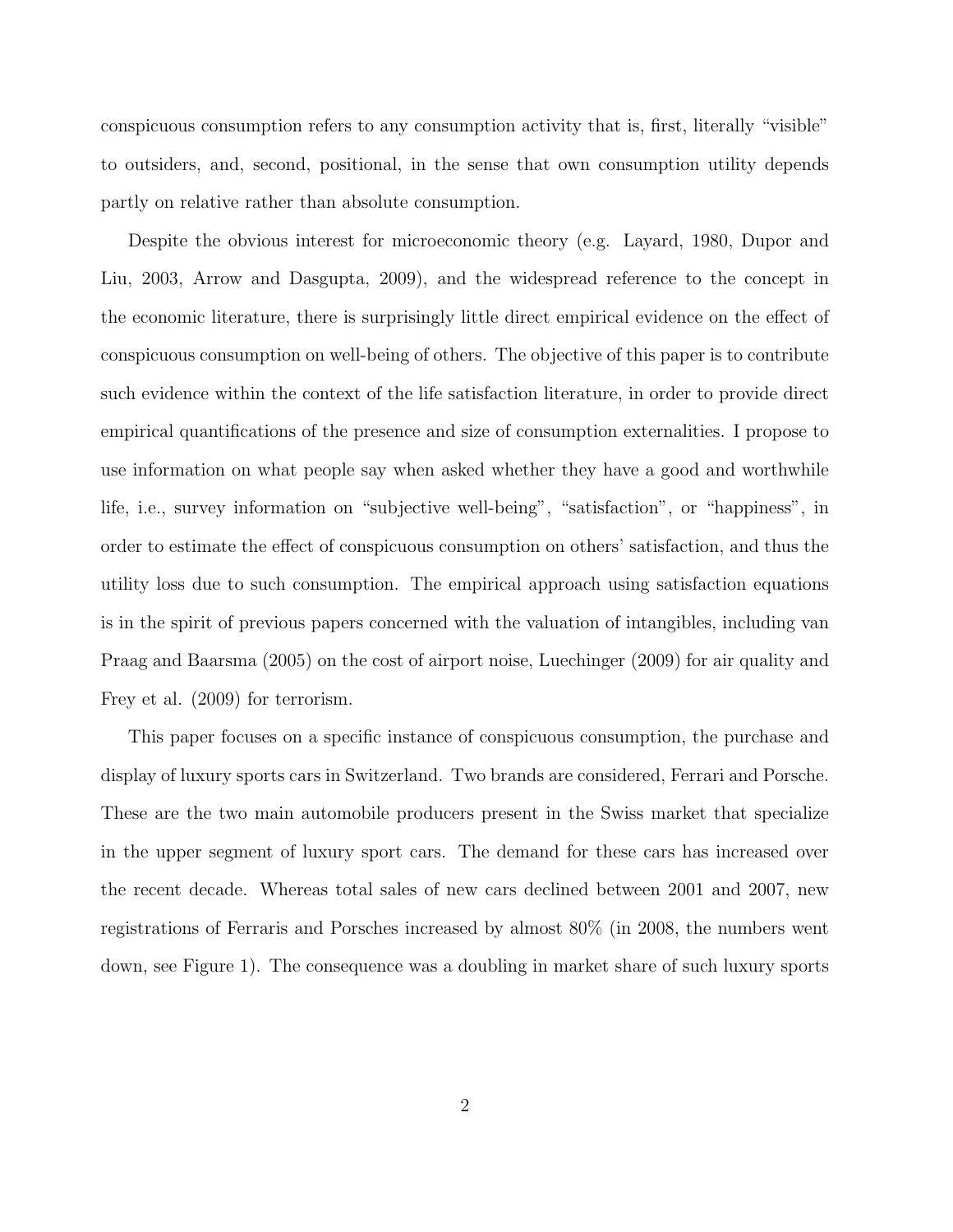cars among all newly registered cars from 0.4% in 2001 to 0.8% in 2007.

− − − − −− Figure 1 about here − − − − − − −

The empirical approach in this paper combines information from various sources. Individual level satisfaction (with income and with life in general) and other socio-demographic characteristics (most importantly current household income) are obtained from the 2002 and 2007 waves of the Swiss Household Panel. In a second step, regional information is matched to each person-year observation. The first, obtained from the Federal Roads Office, provides the number of new luxury car registrations (Ferrari and Porsche per 1000 population and year) in the municipality and canton of residence.<sup>[1](#page-4-0)</sup> The second, obtained from the Federal Tax Administration, includes information on average incomes and income inequality, again for each municipality, canton and year.

The statistical hypothesis being tested is that income and life satisfaction are not related to the local or regional density of new luxury sport cars, ceteris paribus, against the alternative that there is a negative association. The empirical analysis employs linear regression models with fixed individual specific as well as region specific effects.

### 2 Background

#### 2.1 Modeling conspicuous car consumption

The following model, an adaptation of Dupor and Liu (2003), provides a useful framework for thinking about conspicuous car consumption. Let c denote own consumption of car attributes (such as horsepower, or looks) and  $\bar{c}$  the average attributes in the population of

<span id="page-4-0"></span><sup>&</sup>lt;sup>1</sup>A municipality is the smallest administrative and political unit in Switzerland. Depending on size, it can be a village, town or city.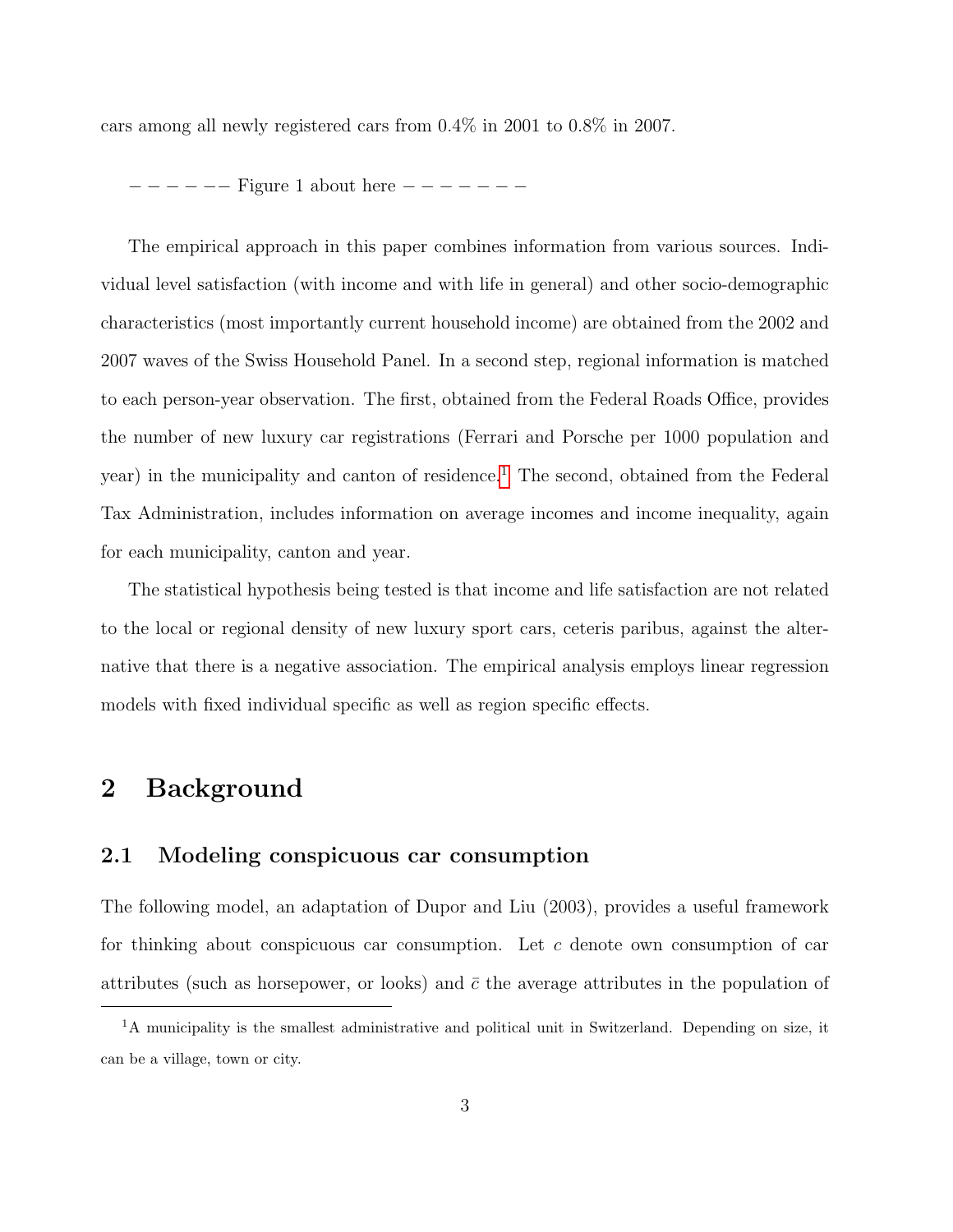cars. The utility function of identical consumers can be written as

<span id="page-5-0"></span>
$$
U(c, \bar{c}, x) \tag{1}
$$

where  $x$  is a non-conspicuous composite good. Suppose that people enjoy horsepower  $(\partial U/\partial c = U_1 > 0)$  as well as non-conspicuous consumption  $(\partial U/\partial x = U_3 > 0)$ , that marginal utility is diminishing  $\left(\frac{\partial^2 U}{\partial c^2} < 0, \frac{\partial^2 U}{\partial x^2} < 0\right)$ , and that horsepower consumption is conspicuous and generates envy  $(\partial U/\partial \bar{c} = U_2 < 0)$ . People then choose c and x in order to maximize utility subject to the budget constraint

$$
c + px \leq y^f
$$

where  $y<sup>f</sup>$  is income at full employment and leisure is part of x. Substituting the constraint into utility function [\(1\)](#page-5-0), individuals thus maximize

$$
U(c, \bar{c}, g(c))
$$

where  $g(c) = (y<sup>f</sup> - c)/p$ . They take public consumption  $\bar{c}$  as given and trade off the marginal utility from own conspicuous consumption with the marginal utility from non-conspicuous consumption. The first-order condition for a maximum is

$$
U_1(c, \bar{c}, g(c)) + g'(c)U_3(c, \bar{c}, g(c)) = 0
$$
\n(2)

or

<span id="page-5-1"></span>
$$
\frac{1}{p} = \frac{U_1(c, \bar{c}, g(c))}{U_3(c, \bar{c}, g(c))}
$$
\n
$$
\tag{3}
$$

It is a-priori undetermined whether public consumption  $\bar{c}$  affects the solution to [\(3\)](#page-5-1), and hence what the optimal own consumption levels for c and x are. For example, the marginal rate of substitution between conspicuous and non-conspicuous consumption is independent of  $\bar{c}$  if the utility function is either additively separable, or multiplicative (e.g. of Cobb-Douglas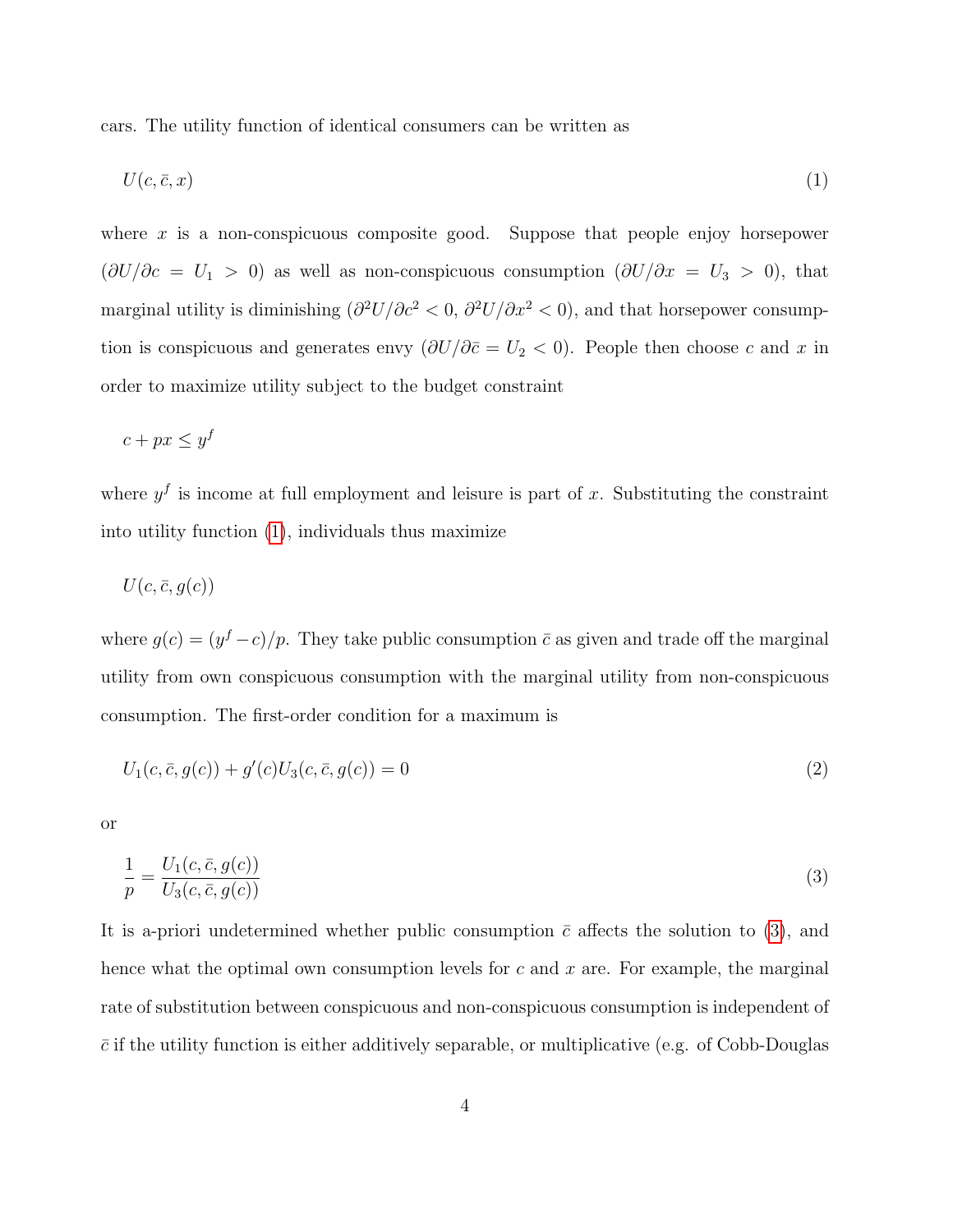form) in  $\bar{c}$ . In these cases, envy has no behavioral consequences although it lowers a person's utility. In other cases, consumption comparisons can lead to behavioral responses. Suppose, for example, that an increase in  $\bar{c}$  raises the marginal utility of conspicuous consumption relative to that of non-conspicuous consumption. As a consequence, it is optimal to reduce non-conspicuous consumption (including leisure, i.e. work more, for example) and to increase own conspicuous consumption. In such a case, it is in principle possible to infer the presence of a consumption externality from observed behavior. In general, behavioral data cannot prove the absence of envy effects for the stated reasons. Suppose instead that  $U(c, \bar{c}, g(c))$ can be measured empirically. Then it becomes possible to determine the effect of  $\bar{c}$  on U, if any, using statistical methods.

Learning about such envy effects is important from a policy perspective, as they result in an inefficient allocation in general, and "overconsumption" in particular. To see this, note that in a symmetric equilibrium with  $c = \bar{c}$ , we obtain

$$
U_1(c, c, g(c)) + g'(c)U_3(c, c, g(c)) = 0
$$

This equilibrium is inefficient, since individuals do not account for the negative externality  $U_2(c, c, g(c))$  they impose on others. The social optimum requires that

<span id="page-6-0"></span>
$$
U_1(c, c, g(c)) + U_2(c, c, g(c)) + g'(c)U_3(c, c, g(c)) = 0
$$
\n(4)

Assuming concavity of  $U(c, c, g(c))$ , the optimal car consumption  $c^*$  that solves [\(4\)](#page-6-0) is less than equilibrium consumption, an instance of overconsumption. A government imposing a luxury tax can remove or alleviate this inefficiency.

The underlying assumption of identical consumers is admittedly unrealistic, as every person would then buy cars with similar attributes, whereas in reality Ferraris and Porsches are only bought by few people. Changing the model in order to allow for heterogeneity in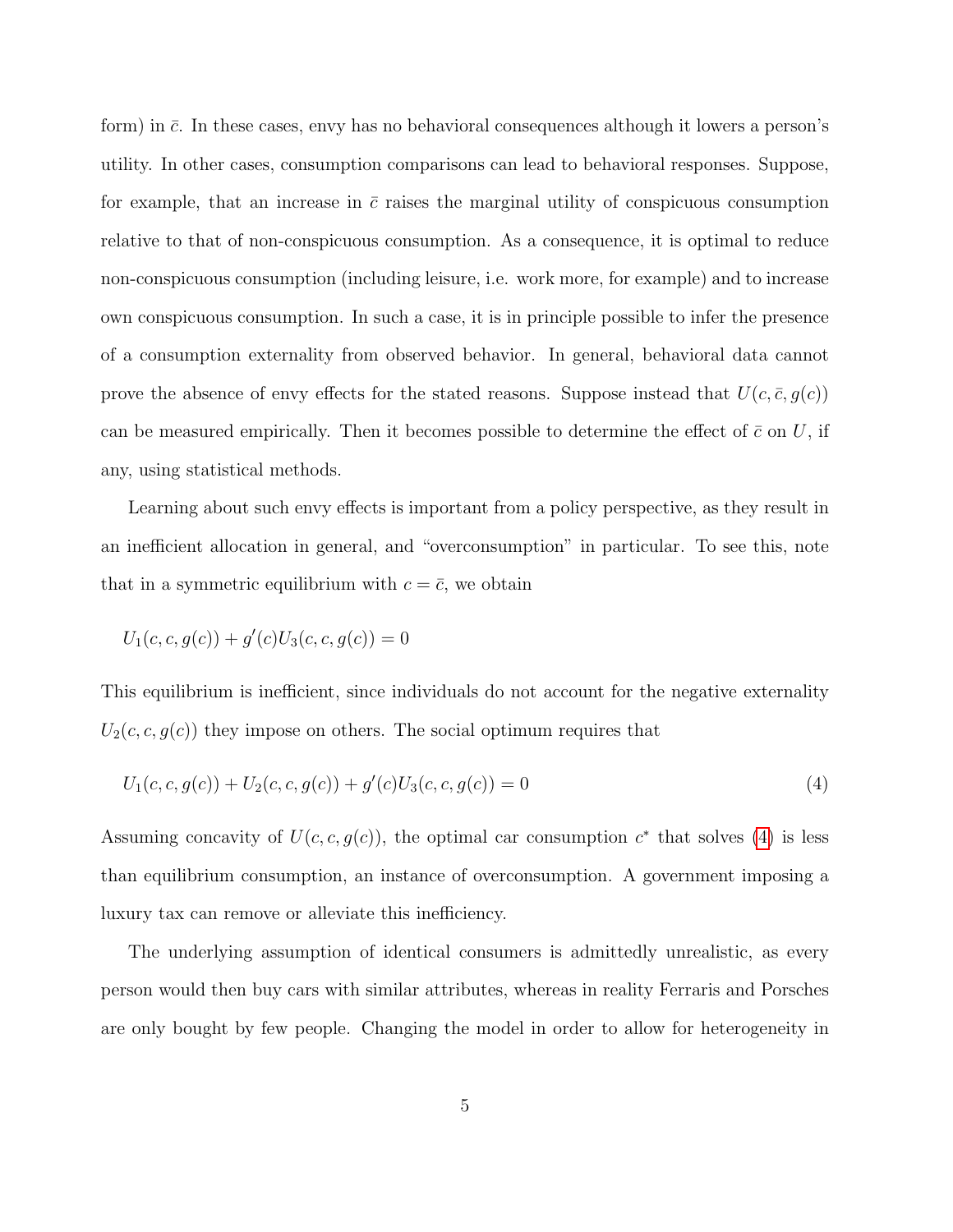endowments (whereby "rich" people would have a greater demand for  $c$ ) would not change the essential mechanisms leading to overconsumption.

#### 2.2 Empirical literature

Consumption externalities involve two parties: those who generate them and those who are affected. There are a number of recent empirical studies regarding the first group of people, i.e., the decision of, and demand for, conspicuous consumption. Johannsson-Stenman and Martinsson (2006) study the perceived importance of status concerns in consumption decisions. Charles et al. (2009) show that Blacks and Hispanics devote larger shares of their expenditure bundles to visible goods (clothing, jewelry, and cars) than do Whites with similar incomes. This observation is consistent with a simple consumption model where the demand for conspicuous goods is a function of group income. Heffetz (2011) uses a signalingby-consuming motive to derive and test differential predictions regarding income elasticities of visible and non-visible goods.

In this paper, the focus is instead on the second group of people. Traditionally, economists have analyzed the effects of consumption externalities based on *revealed preferences*, i.e., by studying changes in behavior. For example, as shown above, an increase in comparison consumption can affect the marginal rate of substitution between consumption of conspicuous and non-conspicuous goods, thereby changing observed choices. Specifically, an increase in reference consumption can lead to an outward shift in labor supply and an increase in own consumption, an effect known as "Keeping up with the Joneses" (Frank, 1999). A well known study along this line is Neumark and Postlewaite (1998) who show that a woman's employment probability increases if the sister's husband's income is greater than the own husband's income. More recently, Kuhn et al. (2011) show that living next to a winner in the Dutch Postcode Lottery increases the level of own car consumption. Even if an externality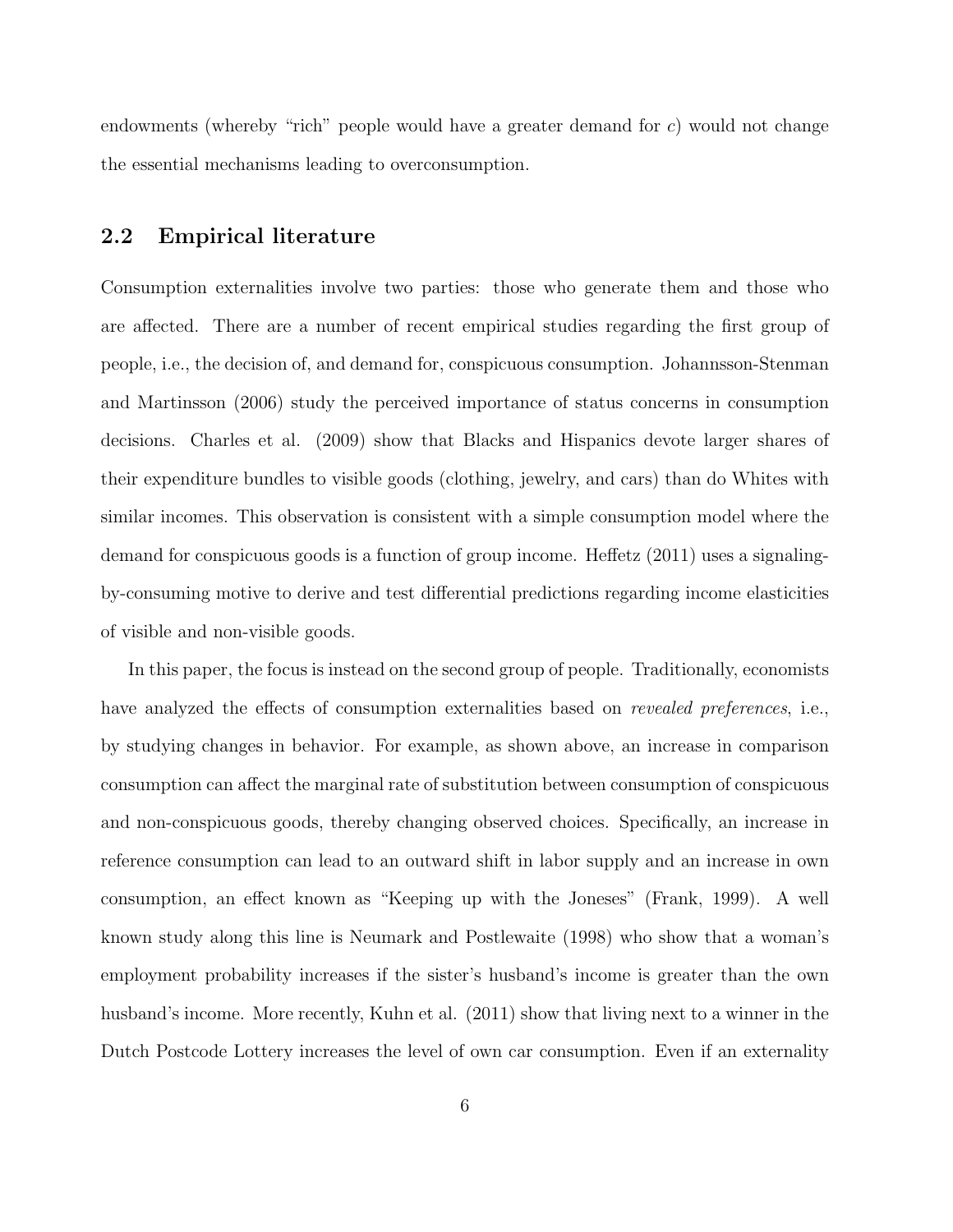leaves the marginal rate of substitution between conspicuous and non-conspicuous goods unchanged, other margins can be affected, for example, those related to residential choice. Since conspicuous consumption can be interpreted as a negative neighborhood attribute  $\bar{c}$ , its effect on U can, in principle, be determined using location decisions (or backed out from housing prices using a hedonic regression).

An alternative to the revealed preference approach is the *stated preference* method. Stated preferences, as elicited in discrete choice experiments (DCE), rely on hypothetical choices. The key advantage of DCEs over revealed preference studies is that it gives the researcher full freedom and control in manipulating relative positions. In particular, it is possible to include the consumption level of others into the choice set (thereby effectively internalizing it). An example of this approach is the "parallel universe" question, where one has to choose between two fictitious societies, for example one, society A, where everyone lives in a house with 3,000 square feet of floor space, and another one, society B, where the own house has 4,000 square feet while neighbors have 5,000 square feet. Frank (1999, 2004) contents that most people prefer society A. Solnick and Hemenway (1998) have conducted more elaborate discrete choice experiments with real populations. Interestingly, they find that leisure appears to be inconspicuous – perhaps in part because it is not so easily observed by others.

The stated preference and the revealed preference approaches both have their weaknesses. The validity of discrete choice experiments critically hinges upon people's cognitive ability in valuing hypothetical alternatives as well as on their truthfulness in responding to such questions. DCEs generate hypothetical choice situations, which may be very far from respondent's actual experiences, and people may decide differently when faced with real choices. The revealed preference approach makes strong assumptions regarding the rationality of agents and the functioning of markets. For example, it is well possible that individuals are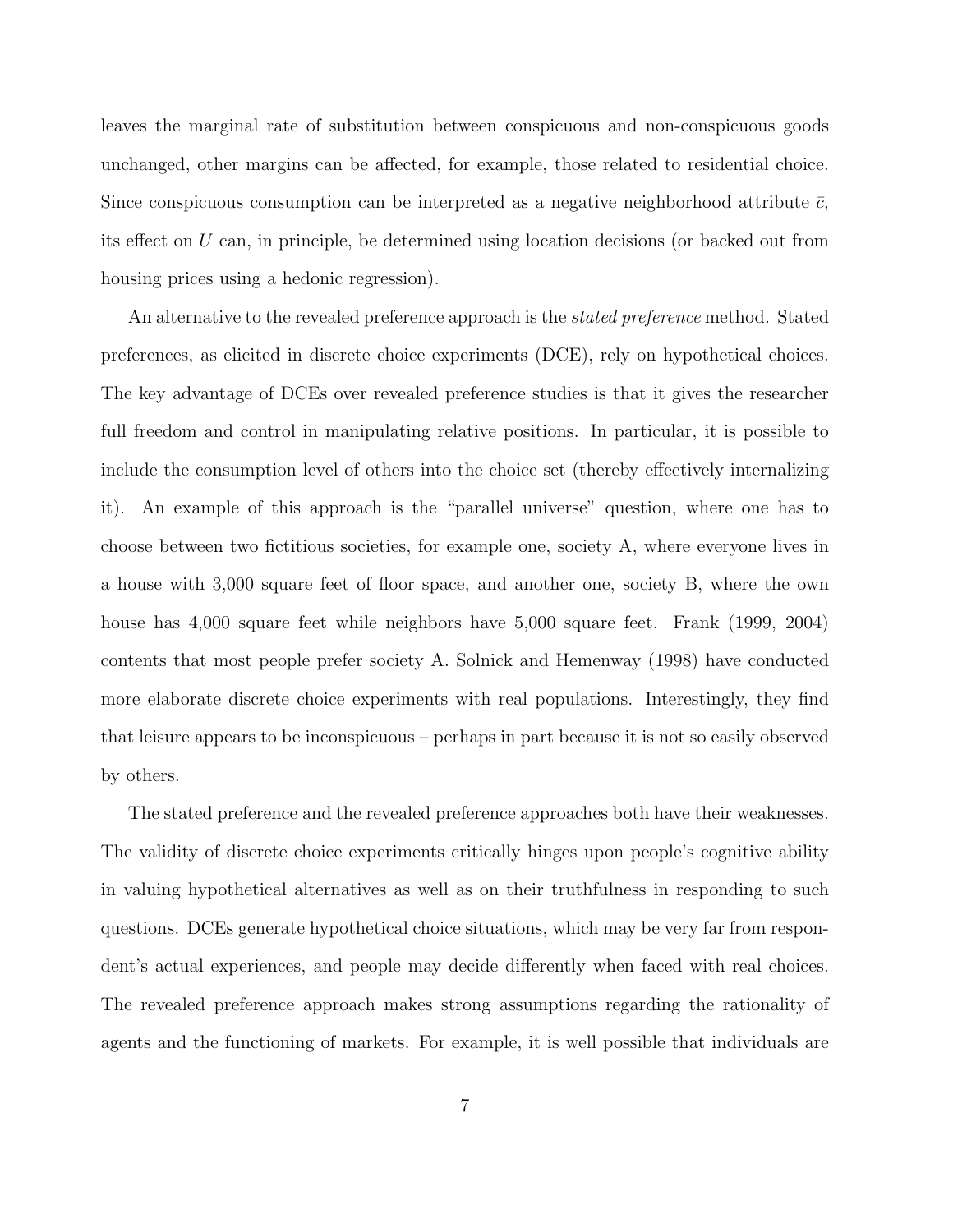not aware of all relevant neighborhood attributes when they make their location decision. For long-term residents, transaction costs may prohibit a relocation in the presence of negative consumption externalities, as long as these costs are sufficiently large.

Given the limitations of the stated and revealed preference approaches, I propose to directly estimate the effect of conspicuous consumption on utility, by using *stated life- and* income satisfaction as a proxy for utility. Recent evidence suggests that satisfaction can be measured with a reasonable degree of reliability, sufficient to be able to compare means over time or across regions, or to use multiple regression analysis to understand the factors that affect individual satisfaction (Krueger and Schkade, 2008). Moreover, satisfaction taps into key components of quality of life. For example, many studies have found a positive correlation between satisfaction, or happiness, and longevity. One of the mechanisms seems to be that satisfaction protects the healthy from becoming sick, by lowering stress, which in turn enhances the immune system (Veenhoven, 2008). Studies have also shown that individuals who report higher levels of satisfaction with their lives are rated as happier by their relatives and friends, tend to smile more during social interactions, have higher prefrontal brain activity (the part of the brain associated with positive states), and are more likely to recall positive life events (Layard, 2005).

There is a sizeable literature on the effect of relative income on satisfaction. Studies using survey data (e.g., Clark and Oswald, 1996, Luttmer, 2005, and Dynan and Ravina, 2007) usually find large negative effects of increased reference incomes ceteris paribus, holding own income constant. This evidence provides an explanation of the so called *Easterlin paradox* (Easterlin, 1974) whereby large increases in GDP over time have apparently not led to correspondingly large increases in average satisfaction.

While relative income effects may be related to conspicuous consumption, the connection between the two is not obvious. Unfortunately, direct evidence on the effect of relative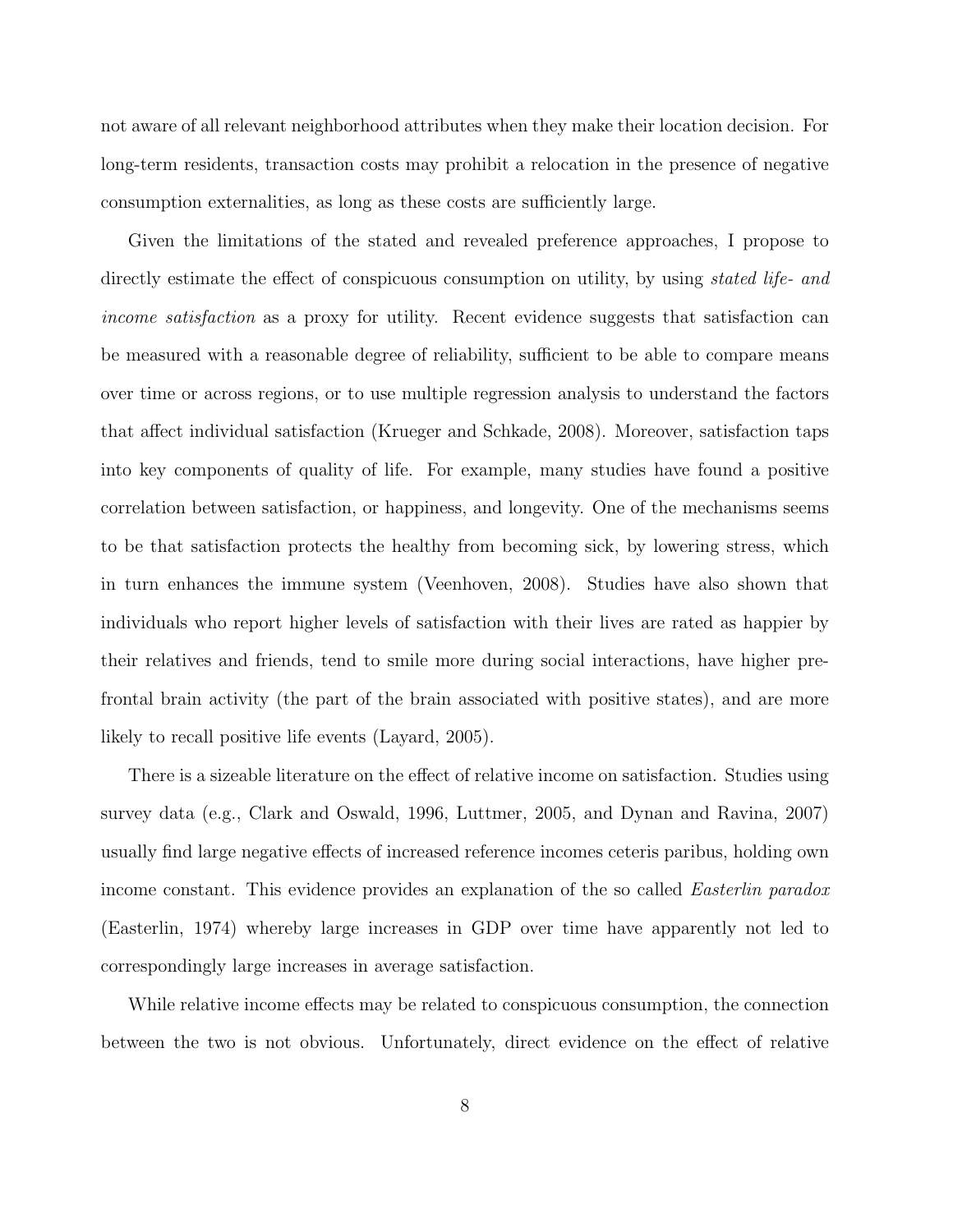consumption on satisfaction is much more sparse, perhaps due to the absence of appropriate data sets. A notable exception is Hsee et al. (2008) who report on evidence from data collected in 31 large cities in China. Participants were asked about their jewelry possessions and their satisfaction with it. The researchers found that residents of cities with more expensive jewelry were not any happier on average about their jewelry than residents of cities with less expensive jewelry (although within each city, people who owned more expensive jewelry reported greater satisfaction with their jewelry).

Hsee et al. (2008) note that while some consumption experiences (such as ambient temperature, having social company etc.) are inherently evaluable and often have a natural scale, others (the size of a diamond, the horsepower of a car) are not, and hence are much more prone to social comparisons. Of course, comparison effects can also relate to past own consumption. There is evidence that hedonic adaptation plays a major role in some consumption activities, such as the size of a house or apartment, but not in others, such as the duration of a commute (Stutzer and Frey, 2008). One factor contributing to the speed of adaptation is uncertainty: unstable or uncertain consumption experiences create longer lasting happiness than their stable and certain equivalents (Kahneman and Thaler, 1991).

### 3 Data

The empirical analysis of this paper combines data from a number of sources: information on individual satisfaction and household income is obtained from the Swiss Household Panel (SHP); car registration data, aggregated to the municipal and cantonal level, were provided by the Federal Roads Office; and information on average incomes and income inequality, again for each municipality and canton, originate from the Swiss Federal Tax Administration. Unfortunately, the years for which the data are available do not exactly match. Car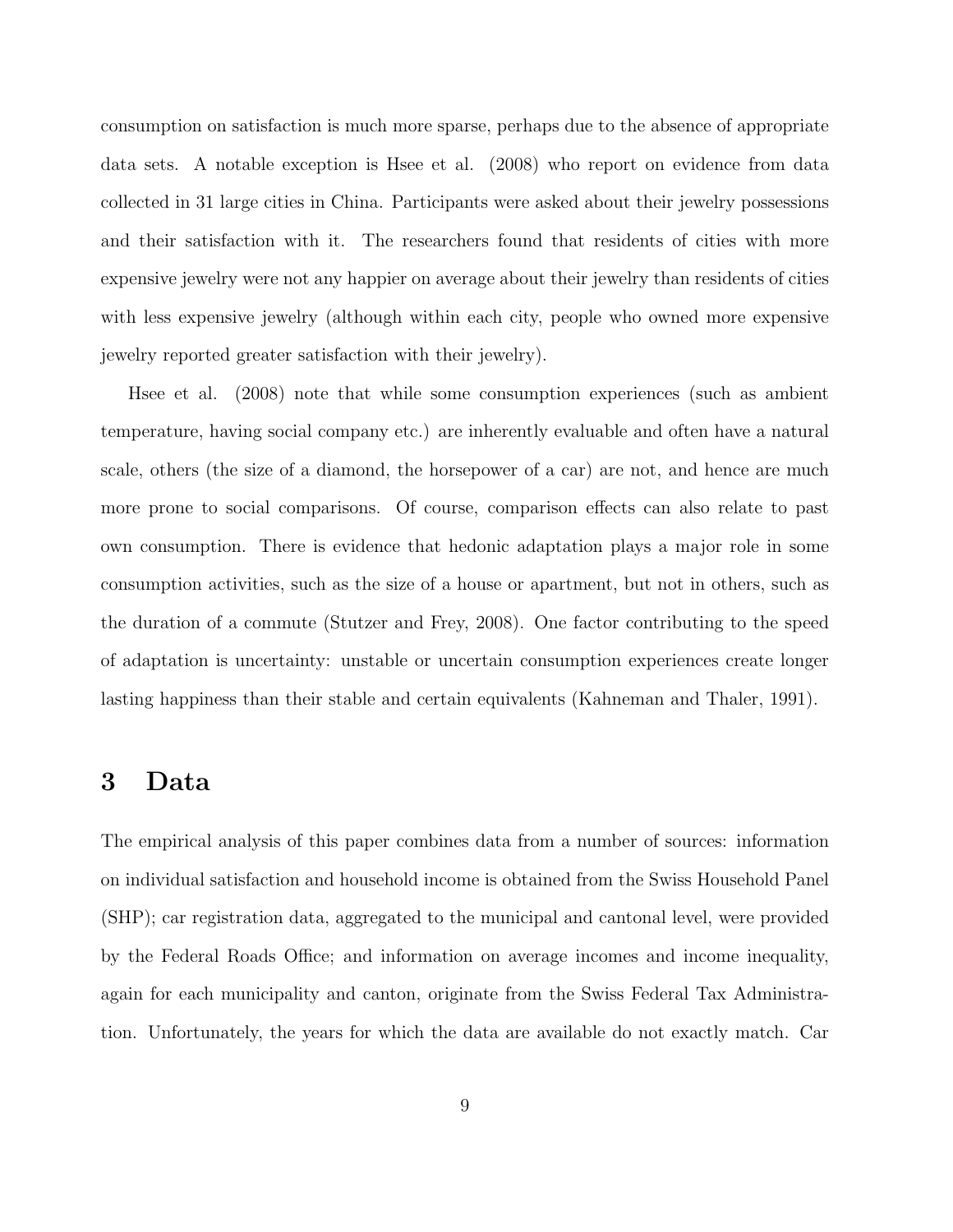registrations are available for the years 2001 and 2007, whereas income inequality data are available for the years 2003 and 2006. The mismatch is kept at a minimum (plus or minus one year) by choosing 2002 and 2007 as base years and extracting the corresponding person-year observations from the SHP.

The SHP is comparable in structure and scope to other European panel household surveys, such as the German Socio-Economic Panel or the British Household Panel, now Understanding Society. It was started in 1999 and is ongoing at annual frequency (Budowski et al., 2001). Importantly, the Swiss Household Panel collects information on the following question: In general, how satisfied are you with your life if 0 means "not at all satisfied" and 10 means "completely satisfied"? In addition, there are questions on satisfaction with a number of life domains, including satisfaction with income. The SHP also provides information on many of the control variables typically used in satisfaction regressions. These include household income, household size, age, marital status, employment status, and gender. Depending on year, there are between 4000 and 5000 person observations with complete information on the relevant variables.

An innovation of this paper is the augmentation of the SHP data with regional information on cars, mean incomes and income inequality. Two levels of regional aggregation are considered, the municipality and the canton. Switzerland is composed of about 2,900 municipalities. According to the population census of 2000, they range in size from 24 inhabitants (Corippo in the Verzasca Vally in Ticino) to 368,875 inhabitants (Zurich). A total of 1,053 municipalities are represented among participants of the Swiss Household Panel. Switzerland is a confederation of 26 cantons whose role and political functions closely resemble that of the States within the U.S.; Again, population sizes vary considerably, from a mere 15,199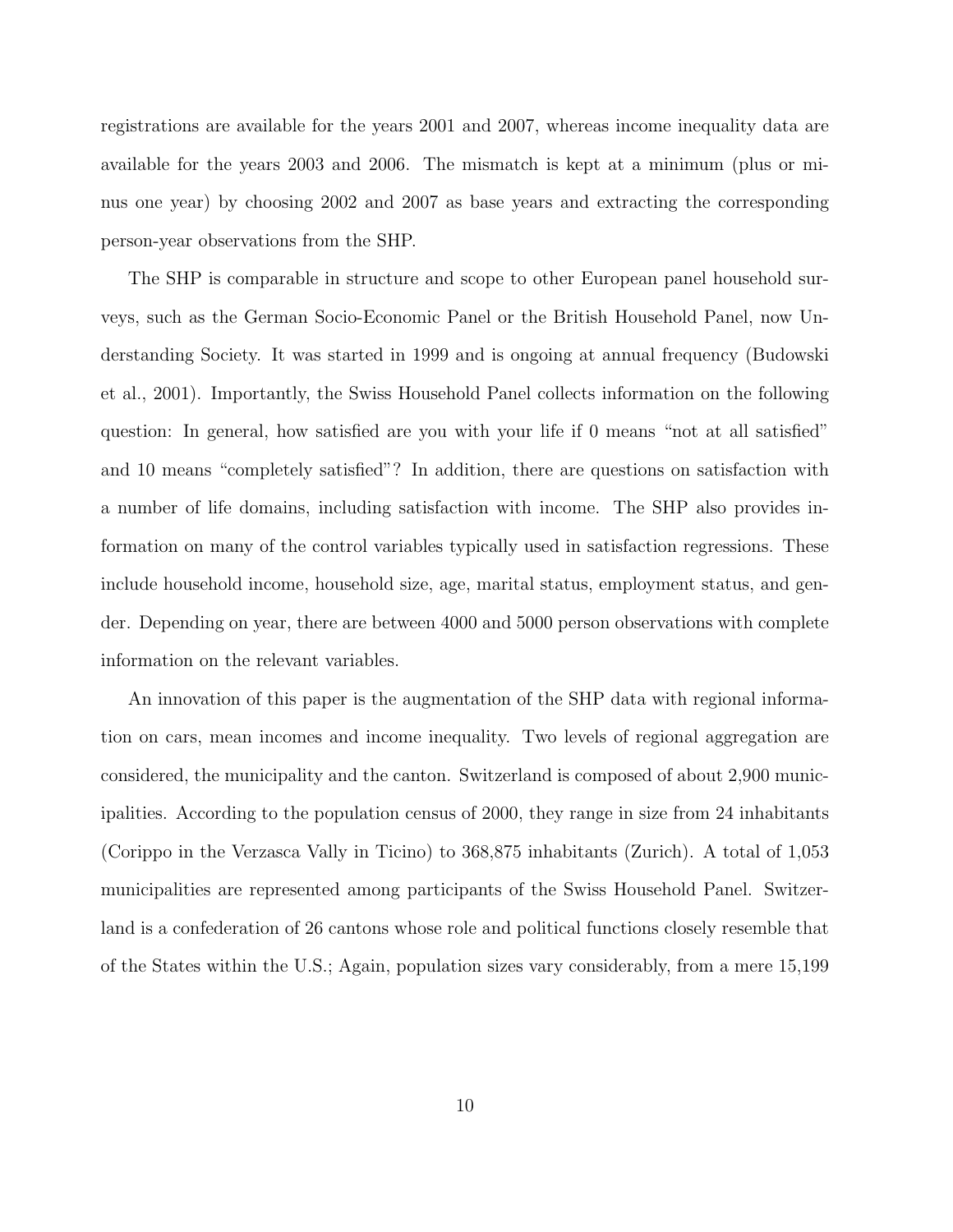in the canton of Appenzell Innerrhoden to 1.3 million in the canton of Zurich.

− − − − −− Figure 2 about here − − − − − − −

Exposure to conspicuous car consumption is defined by the number of newly registered Ferrari and Porsche cars per year per 1000 population in the municipality or canton the indi-vidual resides in.<sup>[2](#page-12-0)</sup> We refer to this number from now on as "FP-ratio". In 2001, the FP-ratio varied between 0 and 7 at the municipal level and between 0.09 (canton of Berne) and 0.65 (canton of Zug) at the cantonal level (See Figure 2).[3](#page-12-1) Over the whole of Switzerland, a total of 1,459 Ferrari and Porsche cars was newly registered during the year 2001, corresponding to an FP-ratio of about 0.20 per 1000 population.

By 2007, the nationwide number of new registrations of Ferraris and Porsches had increased substantially. The "least conspicuous" canton (with a rate of 0.08) was now the canton of Glarus. In Zug, again the canton with by far the highest density of such new sport cars, the number had almost doubled to 1.27. It has to be pointed out that the number of newly registered cars may not be the best measure for conspicuous car consumption, as it measures the flow rather than the stock of such cars. Unfortunately, stock data are not kept on file by the Federal Roads Office. In the steady state, the stock is proportional to the flow.

Income inequality data stem from the Swiss Federal Tax Administration (Jeitziner and Peters, 2007). The SFTA publishes Gini coefficients for all municipalities and cantons of

<span id="page-12-1"></span><sup>3</sup>The 26 cantons of Switzerland are Zurich (zh); Bern (be); Lucerne (lu); Uri (ur); Schwyz (sz); Obwalden (ow); Nidwalden (nw); Glarus (gl); Zug (zg); Fribourg (fr); Solothurn (so); Basel-City (bs); Basel-Country (bl); Schaffhausen (sh); Appenzell Ausserhoden (ar); Appenzell Innerrhoden (ai); St. Gall (sg); Grisons (gr); Argovia (ag); Thurgau (tg); Ticino (to); Vaud (vd); Valais (vs); Neuchatel (ne); Geneva (ge); Jura (ju).

<span id="page-12-0"></span><sup>&</sup>lt;sup>2</sup>A third brand of some importance in the class of luxury sport cars, Maserati, was excluded because funding constraints precluded the acquisition of this additional data series.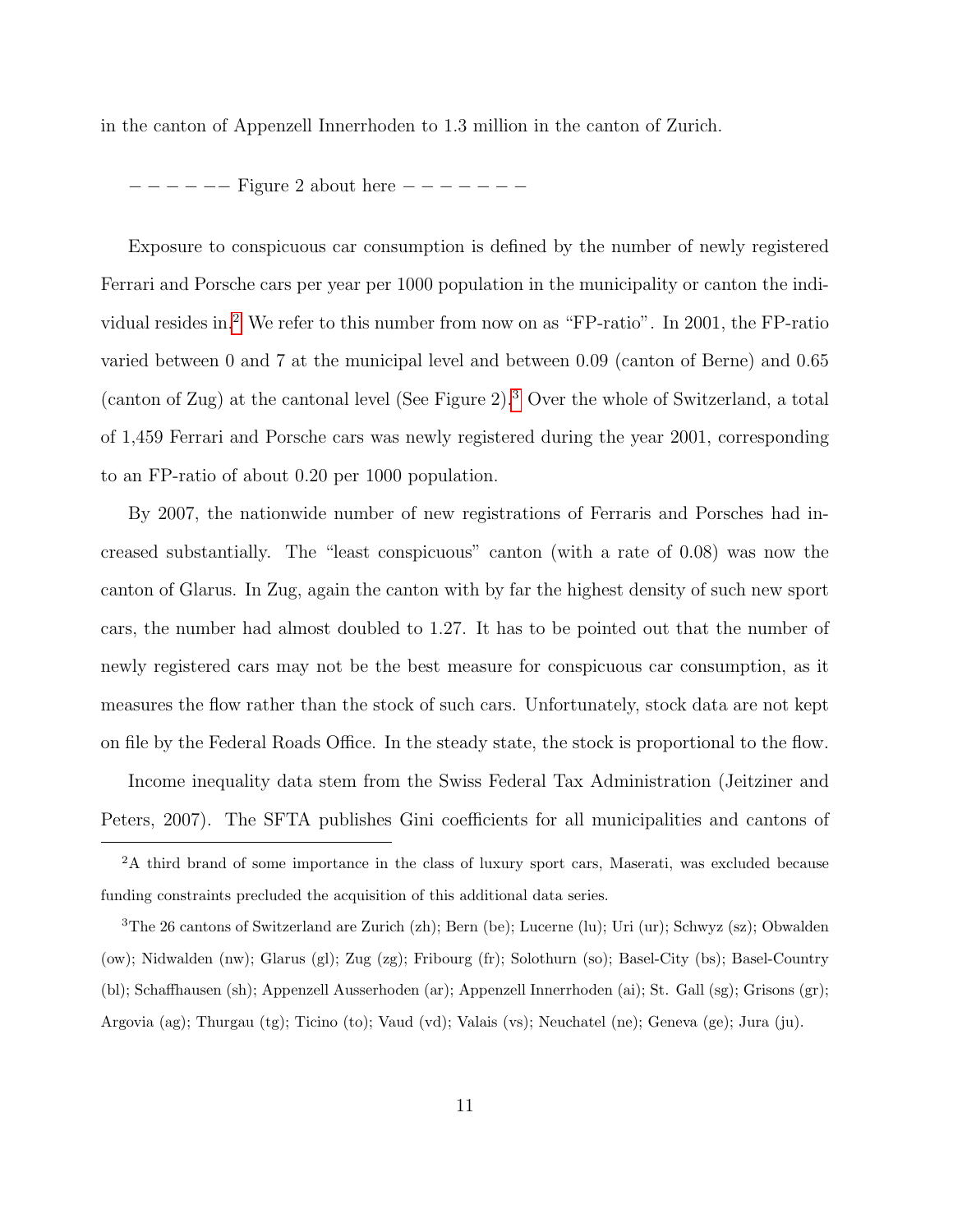Switzerland, as well as mean income, median income and number of people living in every municipality, for selected tax years. Every Swiss resident with income has to file an annual tax return. Taxable income includes income from all sources (mainly labor earnings, interest and rental income) but excludes social security contributions (retirement and unemployment insurance). The income of jointly declaring couples is divided evenly. The resulting Gini coefficient measures personal income inequality *before* taxes. This is not ideal, since utility is usually derived from disposable income, and many of the channels discussed in the previous section (including reference incomes, altruism and uncertainty) are more appropriately thought of in terms of post-tax income. However, pre- and post-tax Gini coefficients are highly correlated.<sup>[4](#page-13-0)</sup>

The final sample is restricted to survey participants aged between 20 and 70 who provided valid information for all left- and right-hand side variables in both 2002 and 2007. Since all regression specifications include individual specific fixed effects, only persons with two years of data contribute to the estimation, and all others can be disregarded. Table 1 shows the descriptive statistics for these 4048 observations.

− − − − −− Table 1 about here − − − − − − −

We see that mean income satisfaction decreased between 2002 and 2007 from 7.31 to 7.19 on the 0-10 scale while average life satisfaction decreased from 8.00 to 7.89. These changes

<span id="page-13-0"></span><sup>4</sup>For example, Feld et al. (2010, Table A2) report a standard deviation for the difference of pre- and post-tax Gini coefficients at the cantonal level of 0.21, which, given the respective standard deviations of 2.53 and 2.34 of pre- and post-tax Ginis, implies a correlation of 0.99.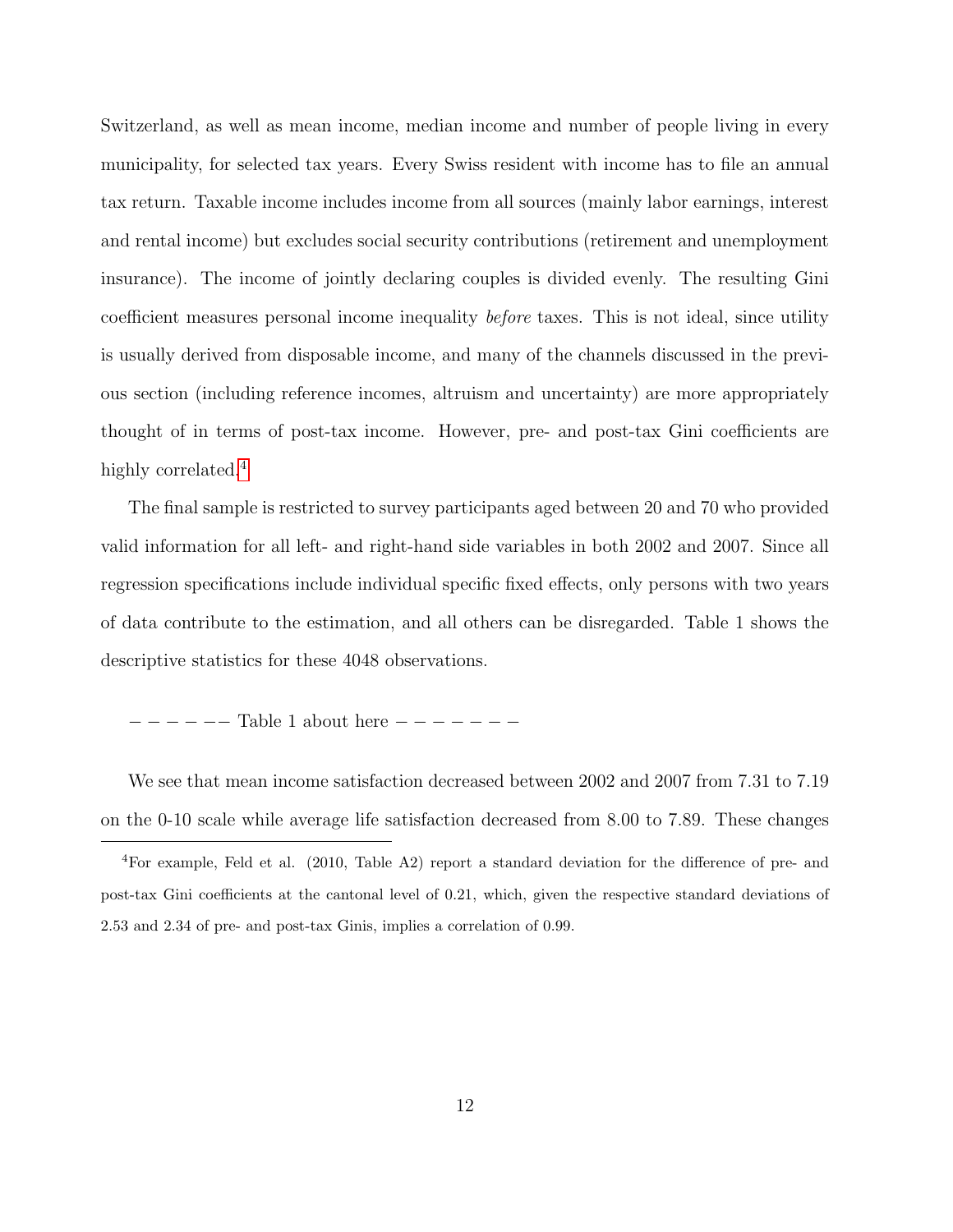are statistically significant.<sup>[5](#page-14-0)</sup> Among the potential contributing factors, the increase in the FP-ratio – from 0.24 to 0.31 at the municipal level, and from 0.24 to 0.33 at the canton level – is the most "conspicuous", apart from the fact that all respondents are by construction five years older by the time of the second response. Inequality at the canton level also increased somewhat, as did average income. Whether the correlation between mean satisfaction and the FP-ratio over time is just that, a correlation, or else an effect with a plausibly causal interpretation, will be investigated in the next section by means of an extended regression analysis.

### 4 Empirical Models and Results

The effect of conspicuous consumption on satisfaction is estimated by exploiting variation in the density of Ferraris and Porsches across region and time. Are those who live in a municipality or canton with relatively more such luxury cars less satisfied than others, and if so, how large is the effect of conspicuous consumption on well-being? We would like to estimate the effect "all else equal", and therefore use regression analysis to account for potential confounders. Among them, income is perhaps the most important variable to include, since it is, first, a proxy for own consumption, and, second, a natural monetary comparison scale in order to gauge the magnitude of the consumption externality. Income is defined as annual disposable household income, i.e., net of taxes and including all transfers.

Other controls are the usual individual socio-demographic variables, an income comparison term (an indicator variable that takes the value 'one' if own income is above mean

<span id="page-14-0"></span><sup>&</sup>lt;sup>5</sup>Note that the two samples are not independent, as they represent repeated measurements on the same individuals and substantial positive within-person correlation is to be expected. The standard error of the average change in income satisfaction is 0.043, which leads to a t-statistic of -2.7.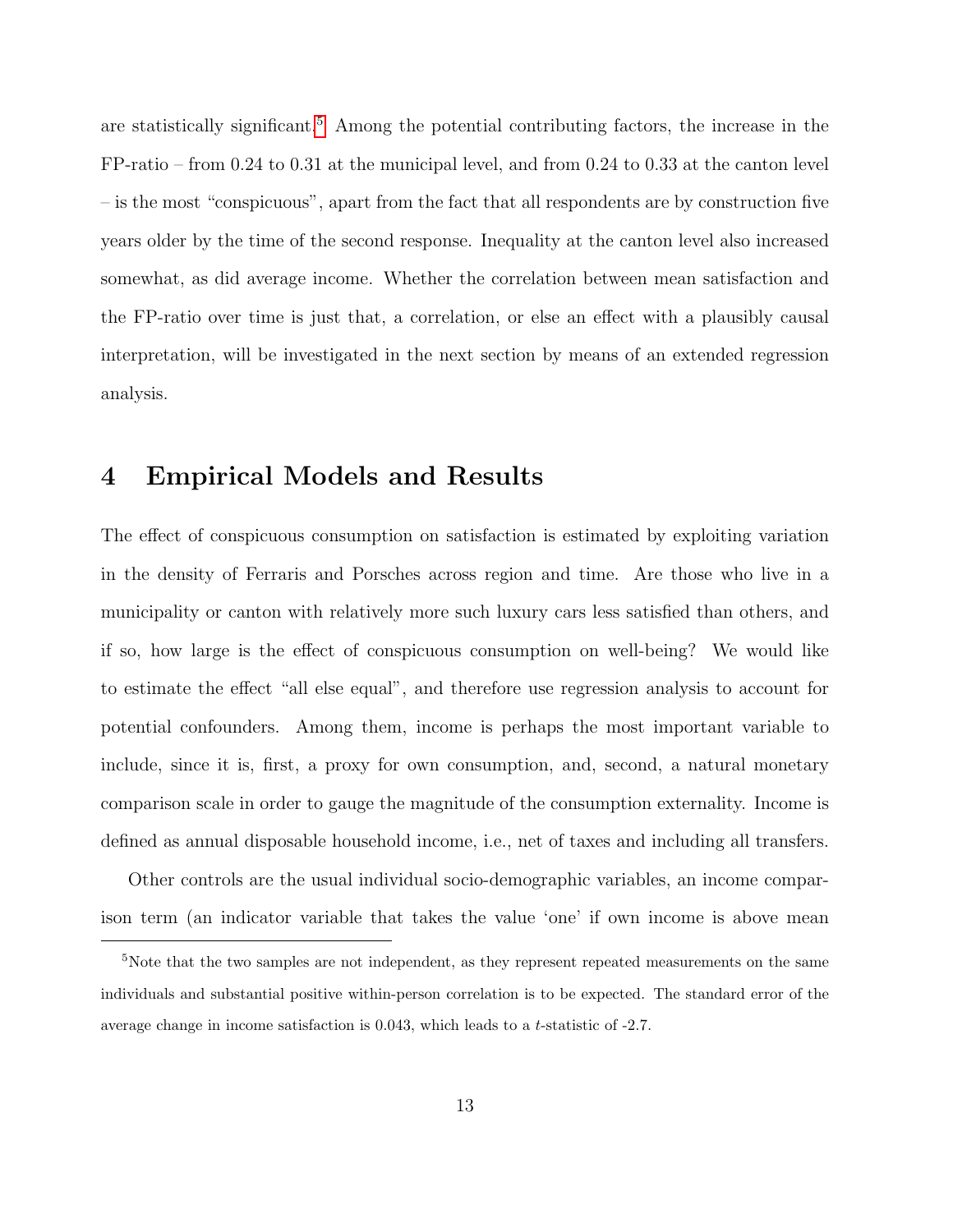regional income, and the value 'zero' else), and finally individual and region specific fixed effects. A balanced panel is used, with 2024 person-observations in either year. The models are estimated with and without controlling for the regional income Gini coefficient. It is clear that income inequality and conspicuous consumption are closely related. People might have negative feelings about income inequality per se (Alesina et al., 2004, Winkelmann and Winkelmann, 2010). Without controlling for income inequality, it is hard to say whether the effect of FP-ratio captures genuine conspicuous consumption, or inequality aversion more broadly. By controlling for income inequality, the specific consumption externality can be isolated in principle. The question is then whether, for a given level of inequality, people's income and life satisfaction depends on the way the money is spent by those in the upper parts of the income distribution, namely more or less conspicuously.

Table 2 displays results for the municipality based analysis, Table 3 the results for the canton based analysis. There are two sets of two regressions (with and without control for the Gini, respectively), the first set for income satisfaction as dependent variable and the second set for overall life satisfaction. Life satisfaction is often conceptualized as an aggregation of various domain satisfactions, the income domain being one of them (e.g., van Praag and Ferrer-i-Carbonell, 2004). Since largely unobserved variation in all the different domains feed into overall life satisfaction, we would expect that the income satisfaction models have more explanatory power than the life satisfaction models.

Table 2 shows the estimated coefficients. Household income has a statistically significant effect on both income and life satisfaction. A 10 percent increase in household income is predicted to increase income satisfaction by 0.055 points, or .7 percent if evaluated at the mean income satisfaction of 7.2. For life satisfaction, the effect is about half as large. It

<sup>− − − − −−</sup> Table 2 about here − − − − − − −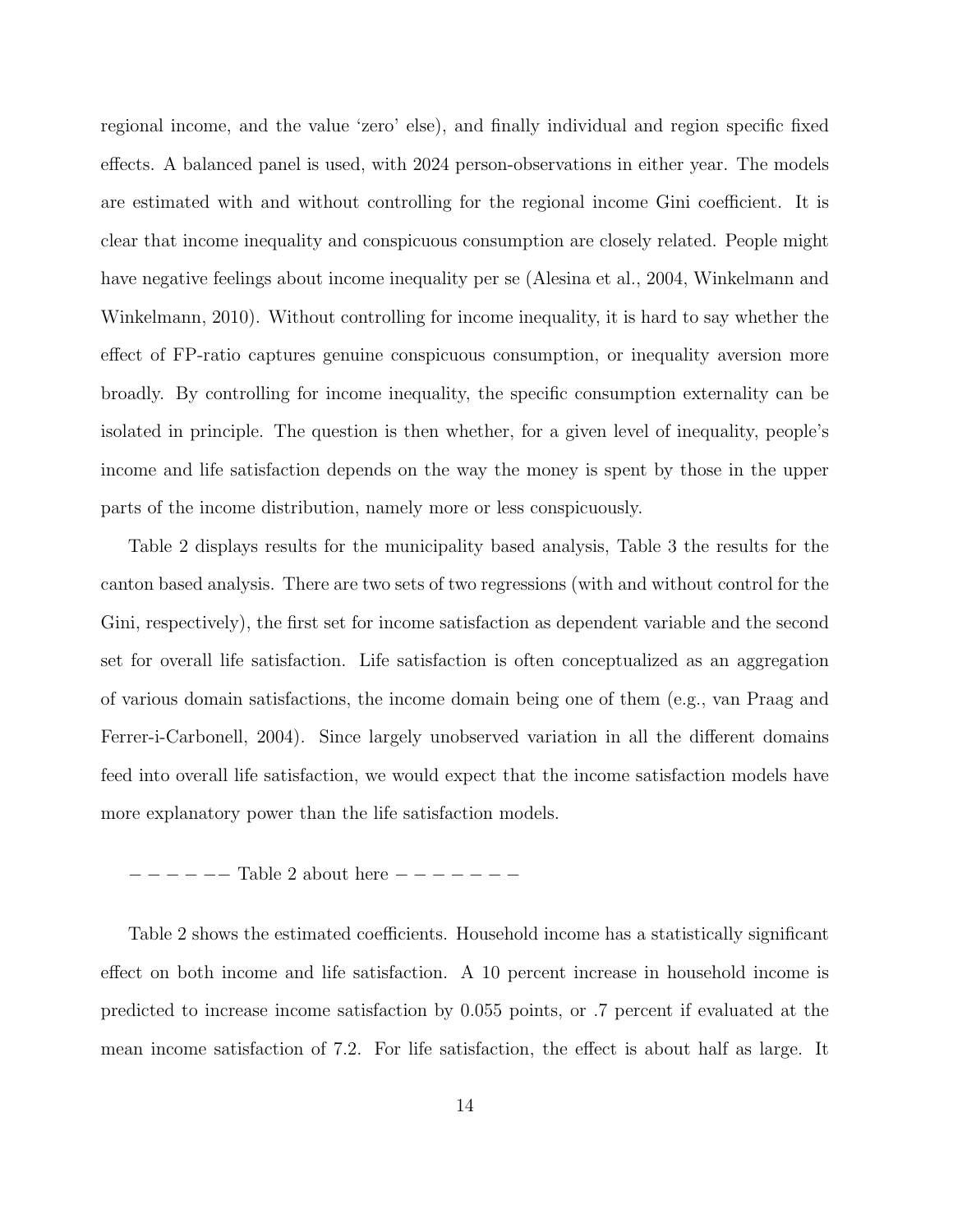is customary in this literature to find statistically significant but economically rather small income elasticities, regardless of whether income satisfaction or life satisfaction is used as dependent variable.

The key parameter of interest is the estimated coefficient of the FP-ratio variable. In the model with income satisfaction as dependent variable, the point estimate is −0.15. The effect is statistically significant at the  $10\%$  level. The magnitude and statistical significance of the estimate is unaffected by the inclusion of the Gini coefficient as an additional control variable. Thus, one additional Ferrari or Porsche per thousand population (or 17 additional cars for the municipality size of the average person in the sample) is predicted to lower income satisfaction by about the same amount as a  $.015/0.55 = 27\%$  reduction in household income. One additional car represents about the difference between the least conspicuous and the most conspicuous canton in 2007. For an alternative perspective, take the 2001 figure of 0.20 Ferraris and Porsches per thousand inhabitants in Switzerland. According to the estimates in Table 2, doubling that rate would have an adverse effect on predicted income satisfaction equal to that of a 5 percent reduction in income.

While the estimated conspicuous consumption parameter is negative in the life satisfaction equations as well, it is substantially smaller and no longer statistically significant. Substantial statistically uncertainty is also present for the other regression parameters, including those capturing the effects of relative income and household size. This is in part a reflection of the study design: controlling for individual specific effects is important to guard against bias from omitted time-invariant confounders and different anchoring of the subjective response scales across individuals. With two years of data, it also cuts the degrees of freedom by half, and it eliminates from the estimation sample all persons that are observed for a single year only. The remaining sample of 2048 persons is rather small. Since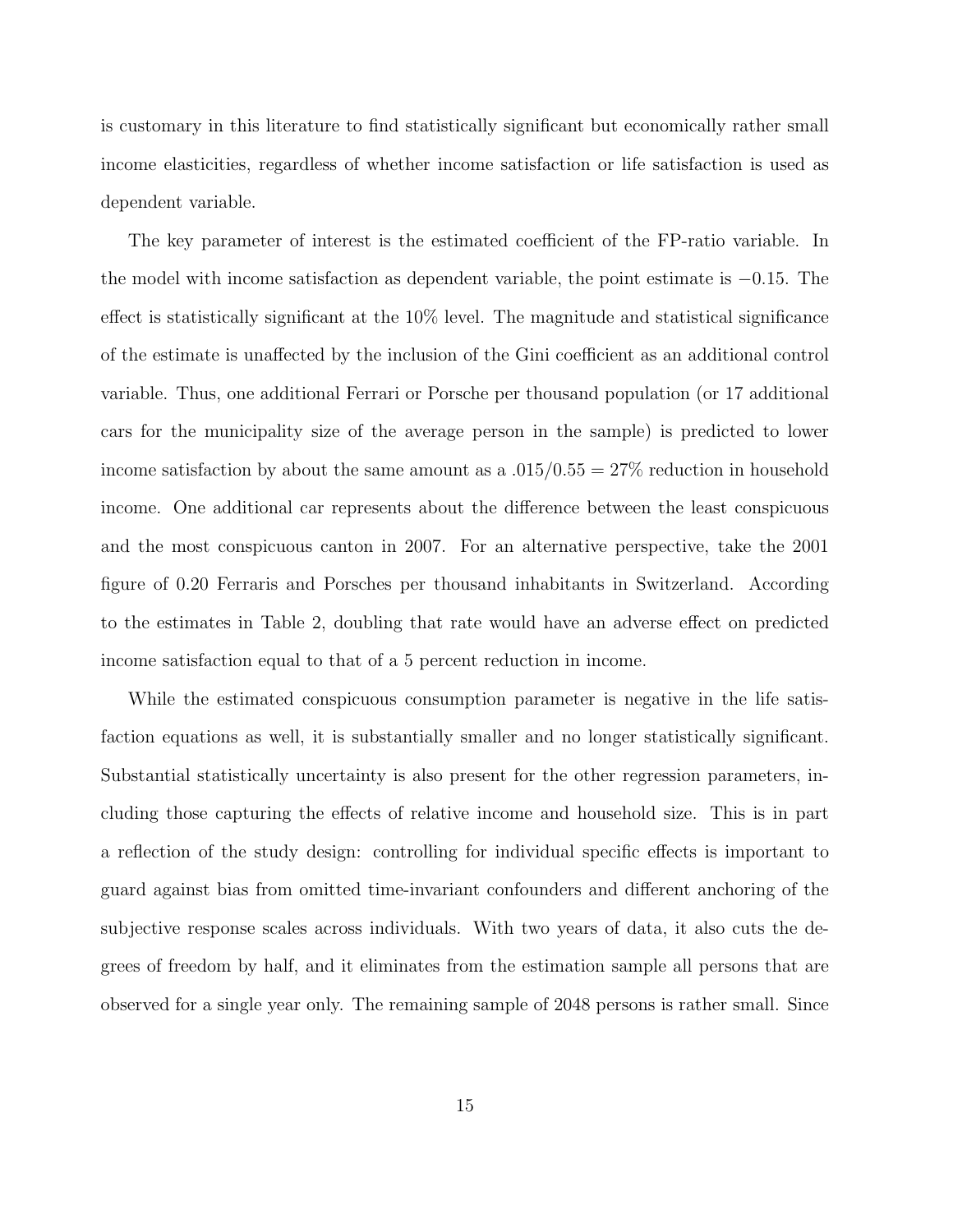regional effects are included as well, the amount of available information is further reduced.[6](#page-17-0) Given these limitations, it is even more remarkable that a statistically significant effect of the municipal FP-ratio on income satisfaction can be found.

In a next step, the analysis is repeated for a different level of spatial aggregation, the canton level. It is a-priori unclear, in what direction one would expect the results to move, as there are a number of opposing forces. For example, there is less variation of the FP-ratio between cantons than between municipalities and and the precision of the estimates can be expected to go down as a conseqence. On the other hand, since the number of new carregistrations is used as a proxy for the stock of such cars, the measurement error will tend to be lower for larger geographic units than for smaller ones (where there is a substantial fraction of municipalities with zero new registrations in a given year). From a substantial point of view, the spatial dimension of the consumption externality remains ambiguous. In the cantons, which are the bigger units, inhabitants in the different parts of the units are unlikely to know of, and respond to, the behavior of each other. While it is obviously the case that cars are used to drive around, inside and outside the canton, it is also arguably the case that the exposure to such consumption externalities is the greatest at the local level, and most so in the immediate neighborhood.

#### − − − − −− Table 3 about here − − − − − − −

Table 3 shows the regression results for the analysis at the cantonal level. The regressions models and estimation samples are identical to those used for Table 2, except that the FPratio and Gini coefficient are measured at the level of the canton, and that canton rather than municipality specific fixed effects are included in addition to the individual specific fixed effects. It turns out that the FP-ratio point estimates effects are actually larger than before,

<span id="page-17-0"></span><sup>6</sup>The regional effects are identified from movers.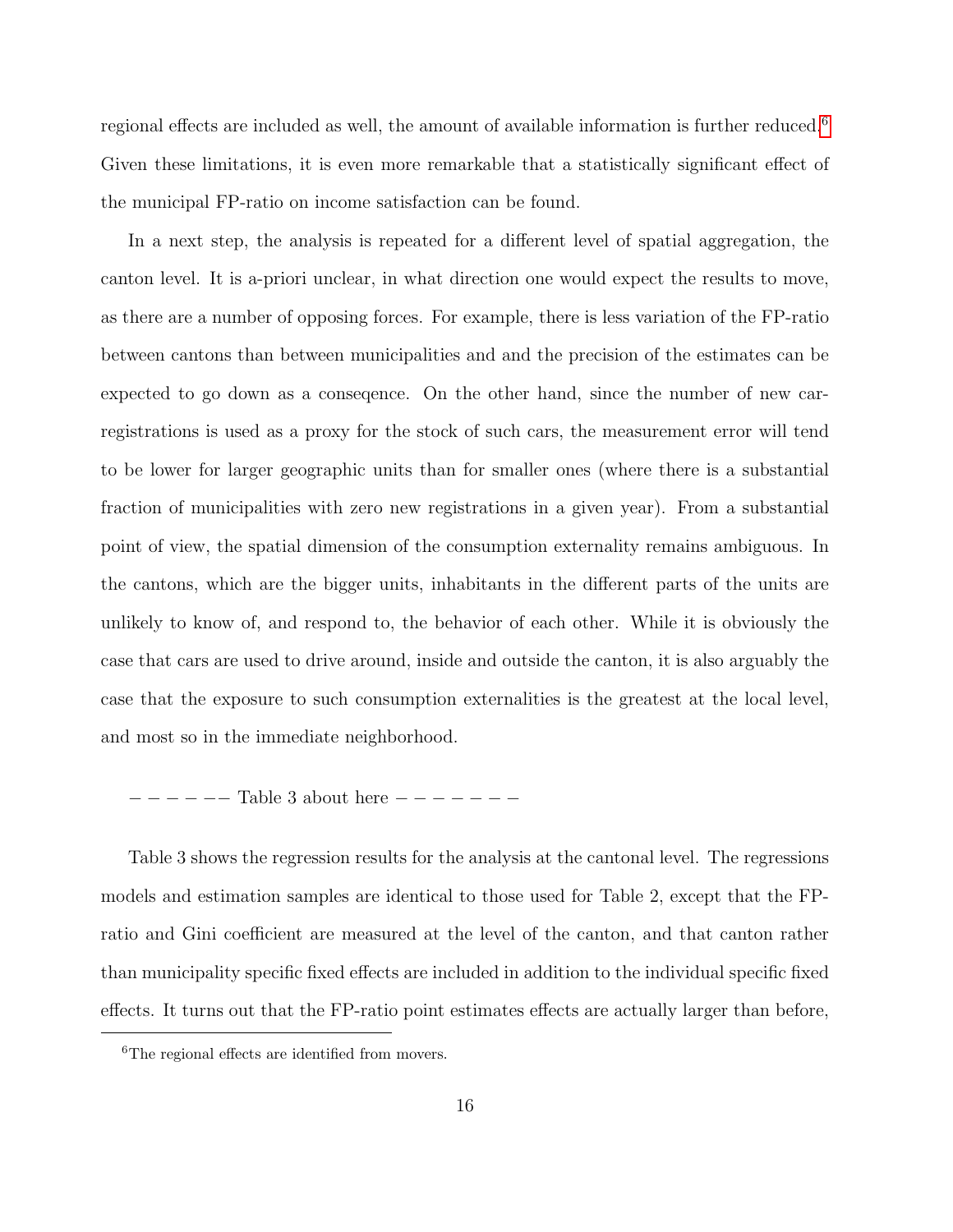in absolute value, in particular in the life satisfaction equations. However, standard errors have grown much so that none of the negative point estimates is statistically significant.

### 5 Conclusions

The first objective of this paper was to explore the life satisfaction approach as a conceptual framework for thinking about conspicuous consumption and consumption externalities. The traditional tools of welfare analysis identify externalities from behavioral responses. This limits the scope of questions one can answer. It is for example difficult to quantify the welfare loss resulting from envy, or to quantify the disutility of an externality, or the utility of a public good, more broadly. To value such intangibles, the satisfaction approach offers a potential alternative.

The second objective was to conduct a substantive empirical analysis for Switzerland and to determine the welfare costs of luxury sport cars. The results indicated that people living in a municipality with a higher prevalence of luxury cars have indeed a lower income satisfaction than others, ceteris paribus. Doubling the number of Ferraris and Porsche at the national average is estimated to have an adverse effect on mean income satisfaction that equals that of a 5 percent reduction in income. The results for life satisfaction and cantonal spillovers were inconclusive, although negative point estimates were found as well.

Of course, areas with many Ferraris and Porsches are also likely to have more buyers of other expensive cars, and a higher incidence of other displays of wealth (such as luxury condominiums). Without explicitly controlling for these factors, the Ferrari and Porsche density can best be interpreted as a proxy for the overall amount of conspicuous consumption that is taking place. The basic assumption is that the more Ferraris and Porsches there are in a municipality or canton, the higher the incidence of conspicuous consumption, whatever its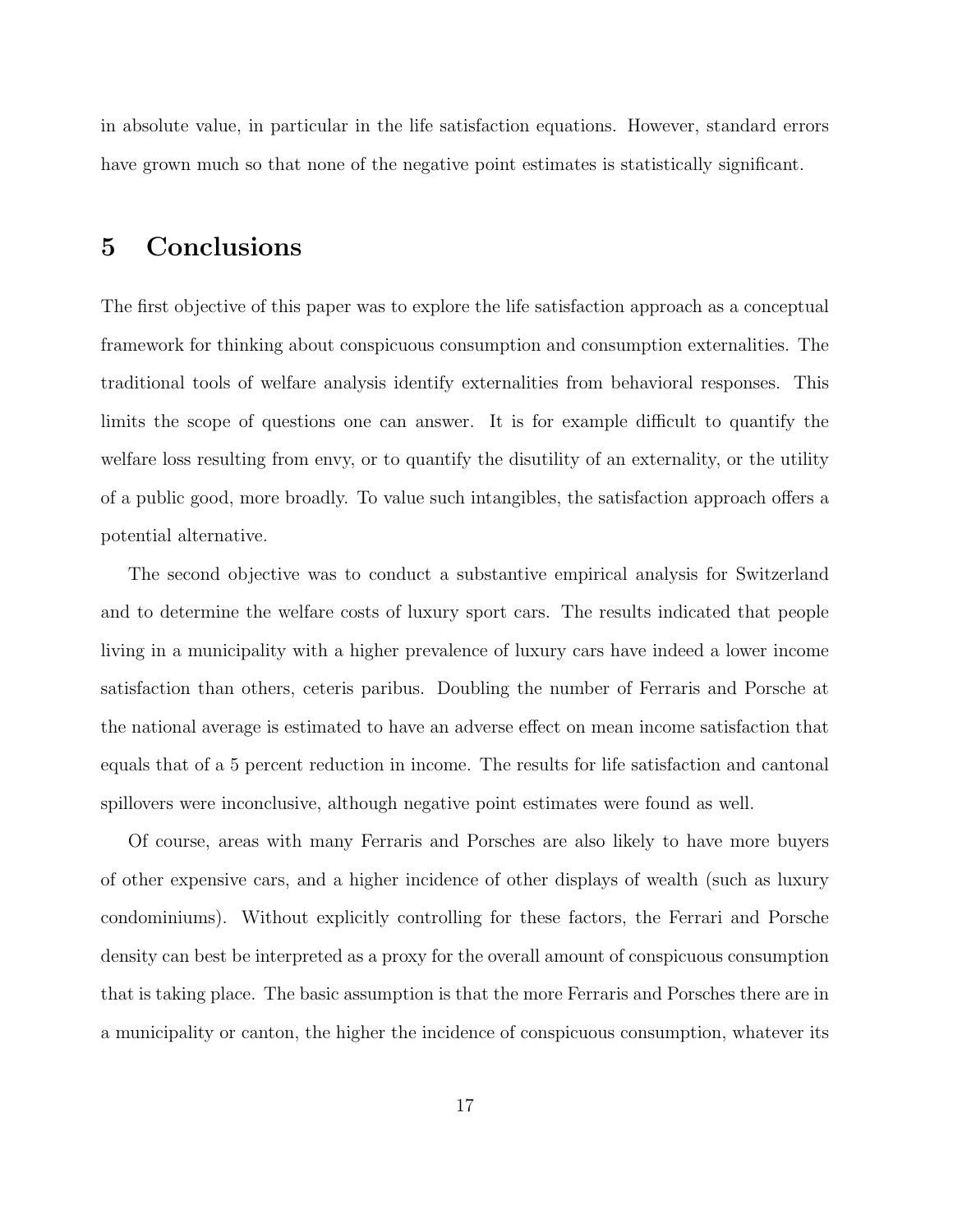specific manifestation. The effects should thus not be interpreted as ceteris paribus (keeping other forms of such conspicuous consumption constant) but rather mutatis mutandis.

Future work in this area should aim at improving statistical power. In order to obtain more precise estimates and make further progress on the issue, one might use more data of the same kind. For example, purchasing additional car registration data would allow extending the analysis to other years. Or else, one might look for related but different data. In 2009, an "initiative for human friendly cars" was successful in collecting a sufficient number of signatures, so that a referendum proposing restrictions on the type of cars sold as well as additional luxury taxes for certain classes of vehicles must be put to the people in Switzerland in due course. Once available, such voting results can be used to confirm whether the proposed policy measures find more support in regions where the consumption externalities are objectively more present.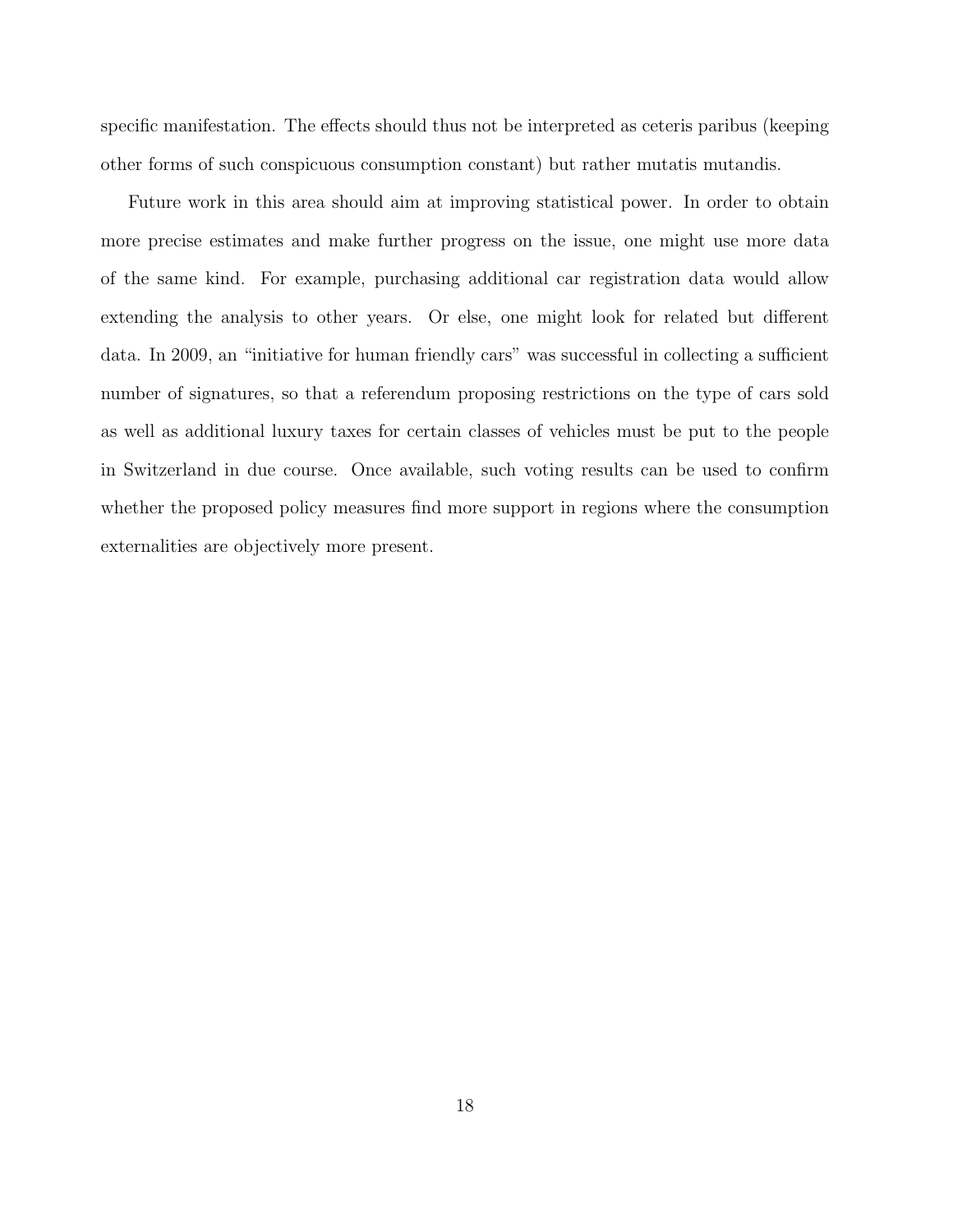### 6 References

- Alesina, A., R. Di Tella and R. MacCulloch (2004) Inequality and happiness: are Europeans and Americans different? Journal of Public Economics 88, 2009-2042.
- Arrow, K.J. and P.S. Dasgupta (2009) Conspicuous Consumption, Inconspicuous Leisure, Economic Journal 119: F497-F516.
- Budowski,M., R. Tillmann, E. Zimmermann, B. Wernli, A. Scherpenzeel and A. Gabadinho (2001). The Swiss Household Panel 1999-2003: Data for research on microsocial change, ZUMA-Nachrichten. 50: 100-125.
- Charles, K.K., E. Hurst and N. Roussanov (2009) Conspicuous Consumption and Race, Quarterly Journal of Economics, 124, 425-467.
- Clark, A.E. and A.J. Oswald (1996) Satisfaction and comparison income, Journal of Public Economics, 61, 359-381.
- Di Tella, R., J. Haisken-De New and R. MacCulloch (2007) Happiness Adaptation to Income and to Status in an Individual Panel, NBER Working Papers 13159.
- Dupor, B., and W.-F. Liu (2003) Jealousy and Equilibrium Overconsumption, American Economic Review, 93, 423-428.
- Dynan, K.E., and E. Ravina (2007) Increasing Income Inequality, External Habits, and Self-Reported Happiness, American Economic Review, 97, 226-231.
- Easterlin, Richard A. (1974) Does Economic Growth Improve the Human Lot? Some Empirical Evidence. In Nations and Households in Economic Growth: Essays in Honor of Moses Abramovitz, ed. Paul A. David and Melvin W. Reder. New York: Academic Press, 89-125.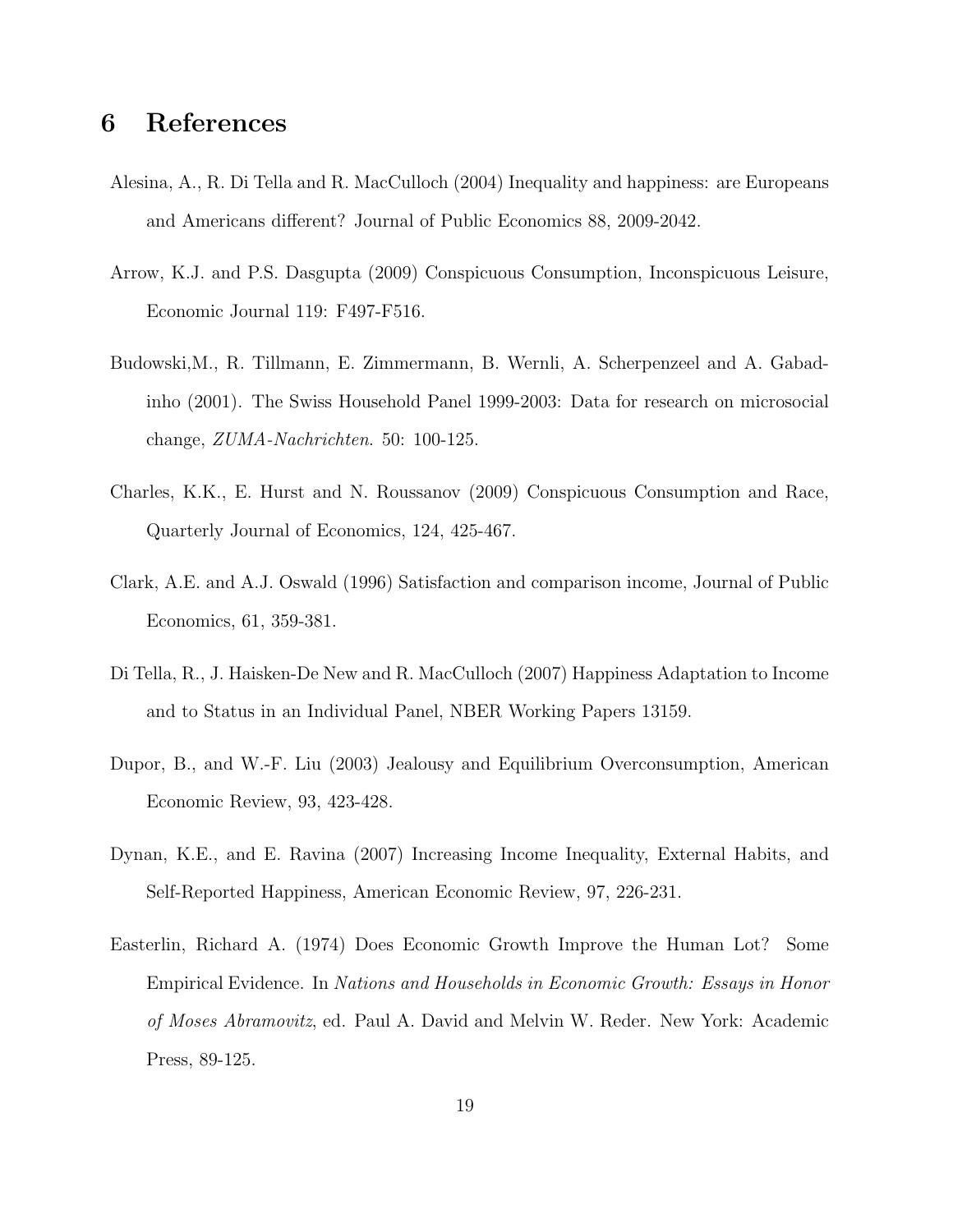- Feld, L.P., J. Fischer and G. Kirchgässner (2010) The effect of direct democracy on income redistribution: evidence for Switzerland, Economic Inquiry, 48, 817-840.
- Frank, R.H. (1991) Positional externalities, In: Zeckhauser, R.J. (Ed.), Strategy and Choice, MIT Press, Cambridge, MA, 25-47.
- Frank, R. (1999) Luxury fever: Why money fails to satisfy in an era of excess. New York: Free Press.
- Frank, R. (2004) How not to buy happiness, Deadalus, 133(2), 69-79.
- Frey, B.S., S. Luechinger and A. Stutzer (2009) The life satisfaction approach to valuing public goods: The case of terrorism, Public Choice, 138, 317-345.
- Heffetz, O. (2011) A Test of Conspicuous Consumption: Visibility and Income Elasticities, Review of Economics and Statistics, forthcoming.
- Hsee, C.K., F. Xu and N. Tang (2008) Two Recommendations on the Pursuit of Happiness, Journal of Legal Studies, 37, S115- S132.
- Jeitziner, B. and R. Peters (2007) Regionale Einkommens- und Vermögensverteilung in der Schweiz: Was sagen die Steuerdaten? Die Volkswirtschaft, issue 12.
- Johansson-Stenman, O. and P. Martinsson (2006) Honestly, why are you driving a BMW? Journal of Economic Behavior & Organization, 60, 129-146.
- Kahneman, D. and R.H. Thaler (1991) Economic Analysis and the Psychology of Utility: Applications to Compensation Policy, American Economic Review, 81, 341-346.
- Krueger, A.B. and D.A. Schkade (2008) The Reliability of Subjective Well-Being Measures, Journal of Public Economics, 92, 1833-1845.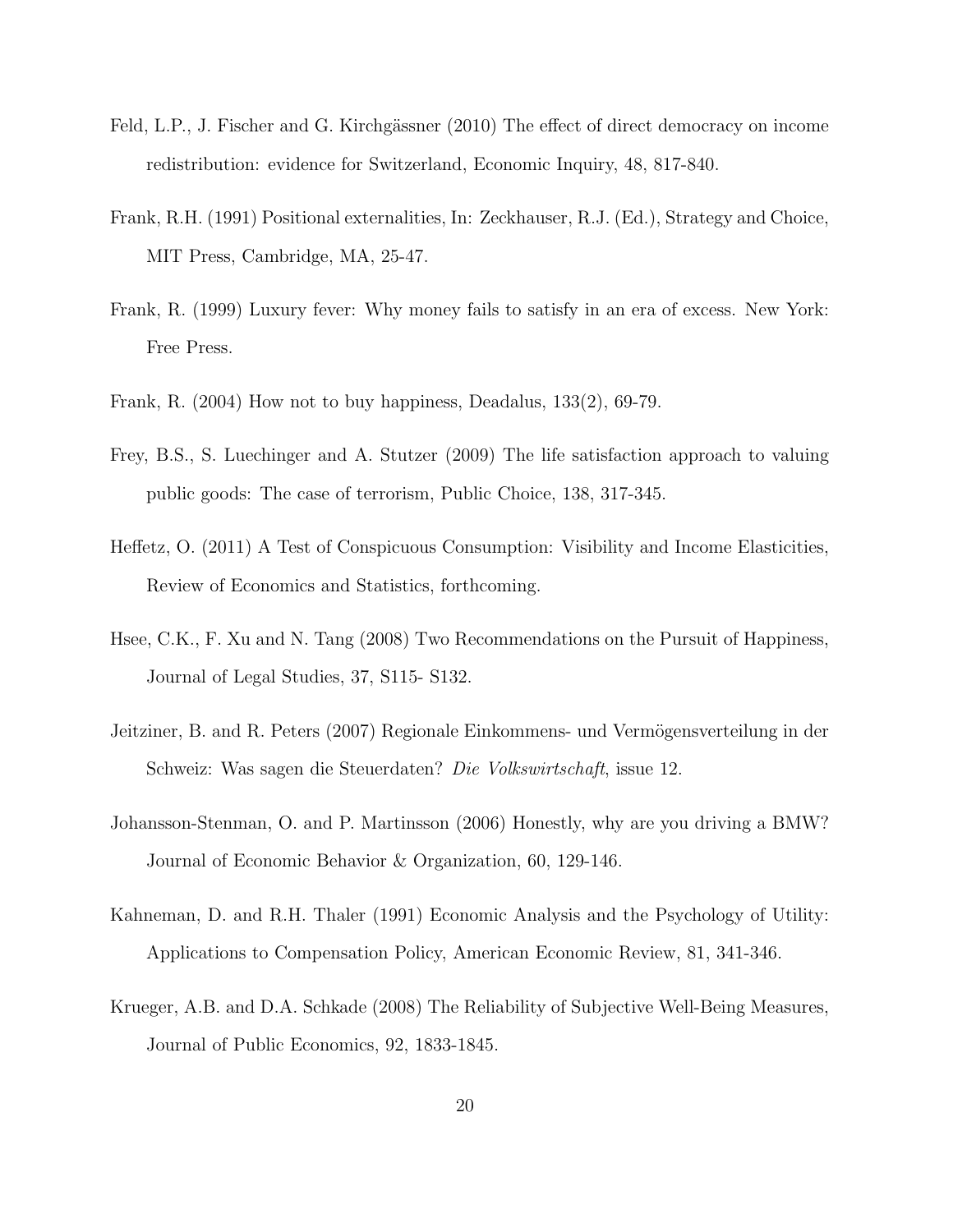- Kuhn, P., P. Kooreman, A.R. Soetevent and A. Kapteyn (2011) The Effects of Lottery Prizes on Winners and their Neighbors: Evidence from the Dutch Postcode Lottery, forthcoming in: American Economic Review.
- Layard, R. (1980) Human Satisfactions and Public Policy, Economic Journal, 90, 737-750.
- Layard, R. (2005) Happiness Lessons from a New Science, Penguin Press, New York.
- Luechinger, S. (2009) Valuing Air Quality Using the Life Satisfaction Approach, Economic Journal, 119, 482-515.
- Luttmer, E.F.P. (2005) Neighbors as negatives: relative earnings and well being, Quarterly Journal of Economics, 120, 963-1002.
- Marmot, M. (2003) Understanding Social Inequalities in Health, Perspectives in Biology and Medicine 46, S9-S23.
- Marx, K. (1987[1847]) Wage, Labour and Capital.
- Neumark, D. and A. Postelwaite (1998) Relative income concerns and the rise in married women's employment, Journal of Public Economics, 70, 157-193.
- Oswald, A.J. and M.D. Rablen (2008) Mortality and Immortality: The Nobel Prize as an Experiment into the Effect of Status upon Longevity, Journal of Health Economics, 27, 1462-1471.
- SFSO (2005) Eidgenössische Volkszählung 2000: Die Raumgliederung der Schweiz, Neuenburg: Swiss Federal Statistical Office.
- Solnick, S. and D. Hemenway (1998) Is more always better?: a survey on positional concerns. Journal of Economic Behavior and Organization, 37, 373-383.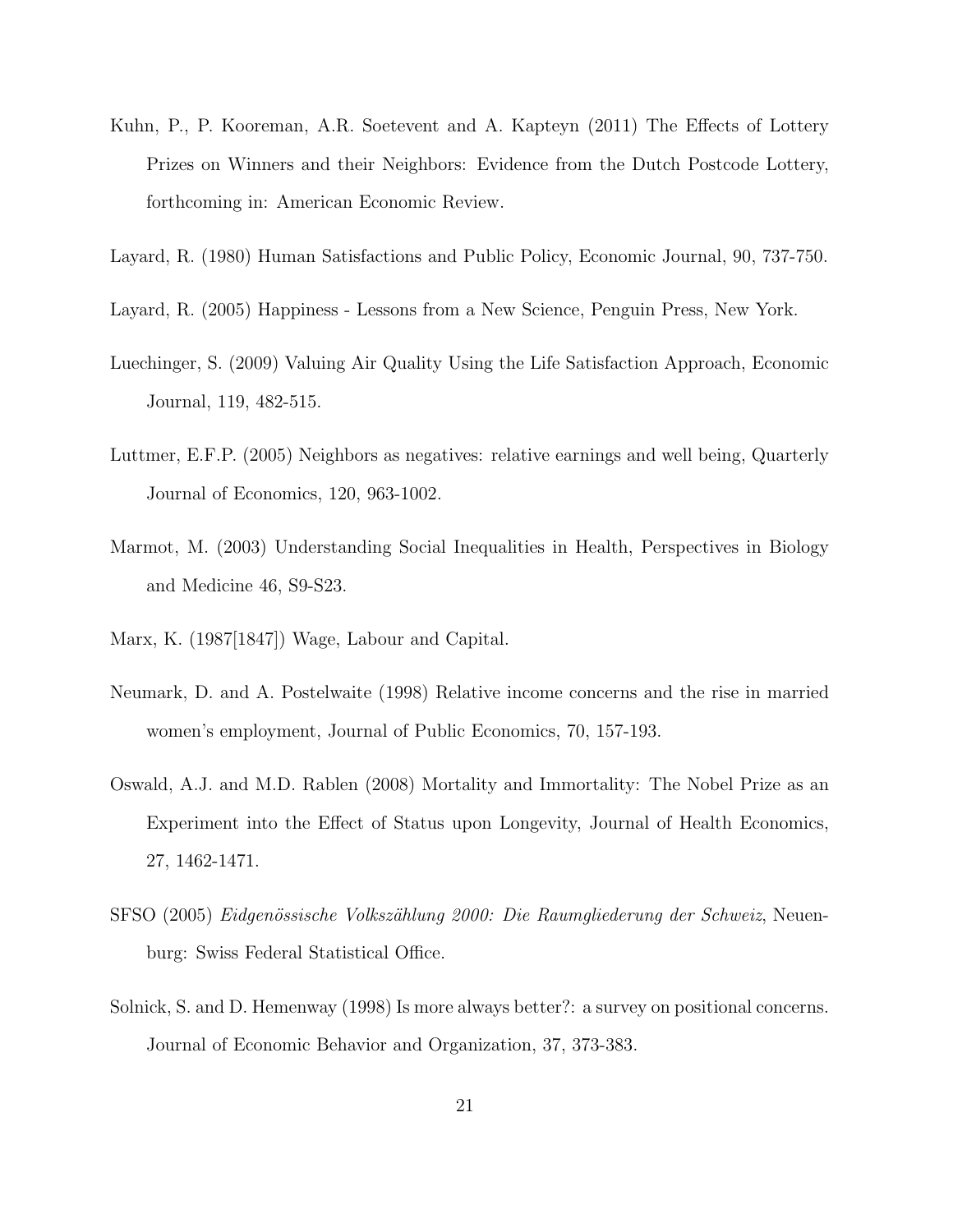- Stutzer A. and B.S. Frey (2008) Stress that Doesn't Pay: The Commuting Paradox, Scandinavian Journal of Economics, 110, 339-366.
- van Praag, B.M.S. and B.E. Baarsma (2005) Using Happiness Surveys to Value Intangibles: The Case of Airport Noise, Economic Journal, 115, 224-246.
- van Praag, B. and A. Ferrer-i-Carbonell (2004) Happiness Quantified A Satisfaction Calculus Approach, Oxford University Press.
- Veblen, T. (1925[1899]) The Theory of the Leisure Class: An Economic Study of Institutions.
- Veenhoven, R. (2008) Healthy happiness: effects of happiness on physical health and the consequences for preventive health care, Journal of Happiness Studies, 9, 449-469.
- Wilkinson, R. (2000) Mind the Gap: Hierarchies, Health and Human Evolution, Weidenfeld & Nicolson, London.
- Winkelmann L. and R. Winkelmann (2010) Does inequality harm the middle class? Kyklos, 63, 301-316.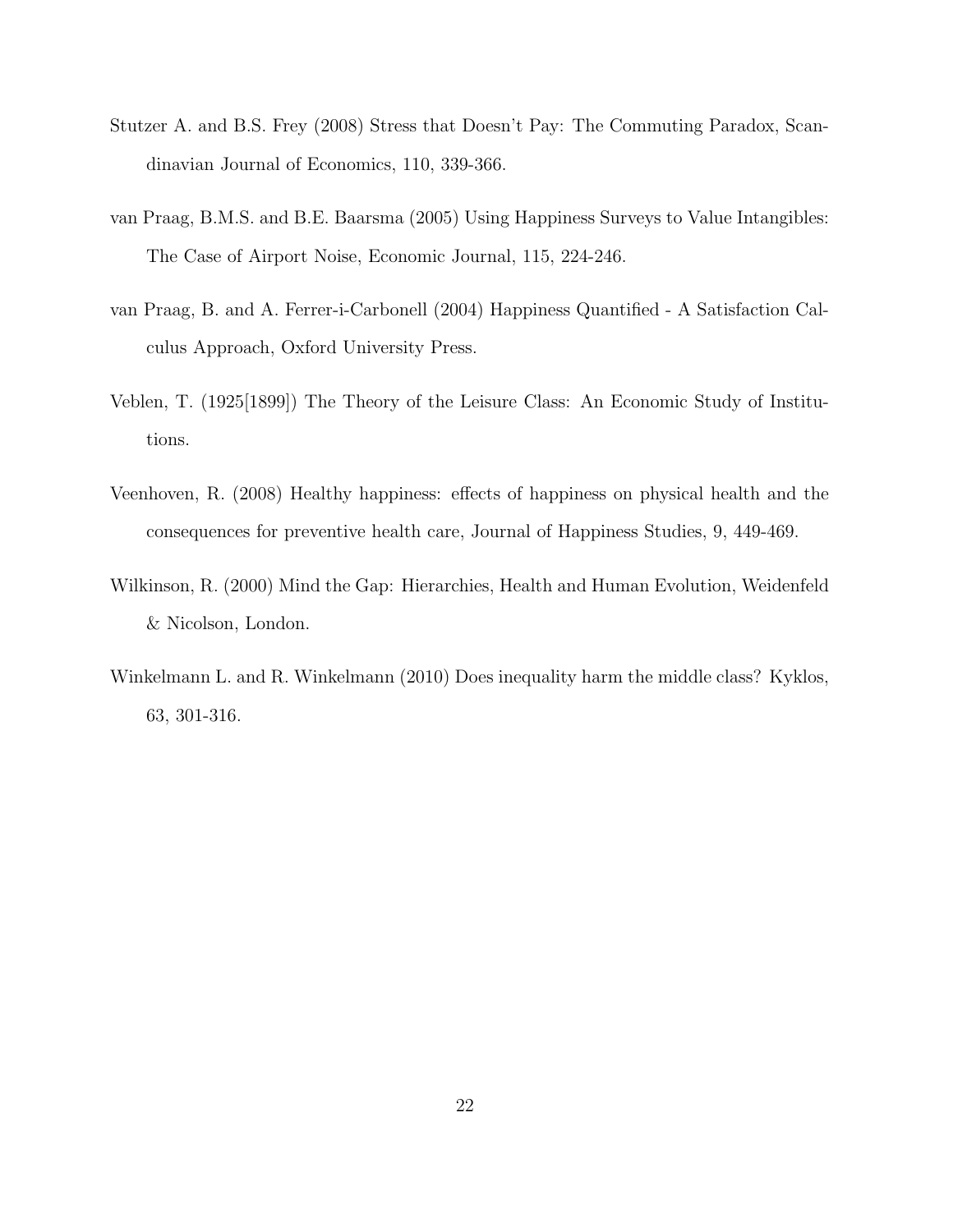|                                        | Year $2002$ |          | Year $2007$ |          |
|----------------------------------------|-------------|----------|-------------|----------|
|                                        | mean        | std.err. | mean        | std.err. |
| Income Satisfaction                    | 7.31        | (0.041)  | 7.19        | (0.044)  |
| Life Satisfaction                      | 8.00        | (0.031)  | 7.89        | (0.030)  |
| Household size                         | 3.08        | (0.032)  | 2.93        | (0.031)  |
| Log household income                   | 10.88       | (0.011)  | 10.98       | (0.011)  |
| Married $(Yes=1)$                      | 0.70        | (0.010)  | 0.71        | (0.010)  |
| Ferrari&Porsche/1000 pop. (munic.)     | 0.24        | (0.008)  | 0.31        | (0.016)  |
| Ferrari $&$ Porsche/1000 pop. (canton) | 0.24        | (0.002)  | 0.33        | (0.005)  |
| Gini (munic.)                          | 0.29        | (0.001)  | 0.29        | (0.001)  |
| Gini (canton)                          | 0.30        | (0.001)  | 0.32        | (0.001)  |
| Log Mean income (munic.)               | 10.84       | (0.004)  | 10.89       | (0.004)  |
| Log Mean income (canton)               | 10.86       | (0.002)  | 10.91       | (0.003)  |
| Number of observations                 | 2024        |          | 2024        |          |

Table 1 Descriptive Statistics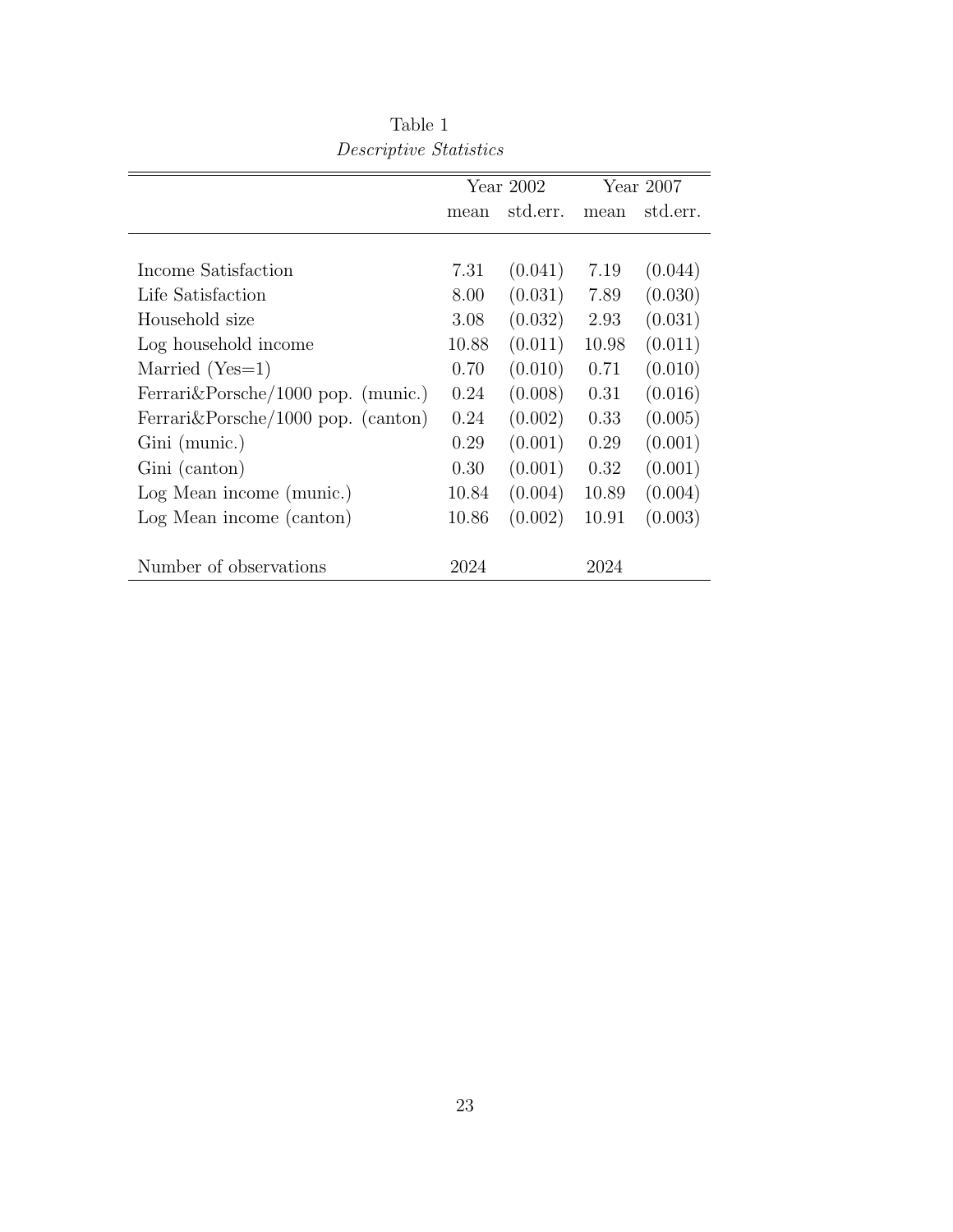

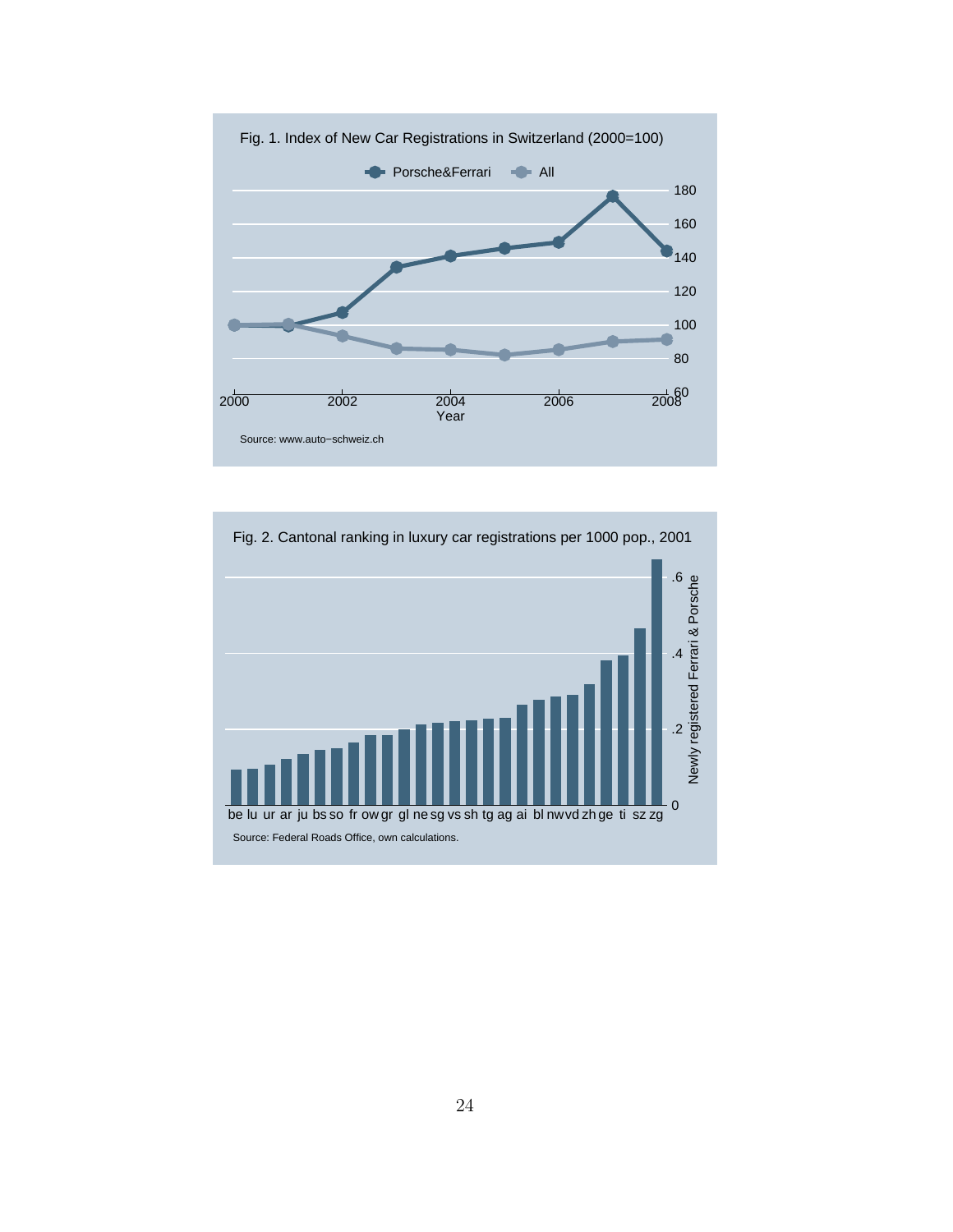|                             |           | Income Satisfaction |           | Life Satisfaction |
|-----------------------------|-----------|---------------------|-----------|-------------------|
| Log household income        | $0.546**$ | $0.548**$           | $0.287**$ | $0.285**$         |
|                             | (0.142)   | (0.142)             | (0.105)   | (0.105)           |
| Income above municipal mean | 0.129     | 0.127               | 0.035     | 0.036             |
|                             | (0.116)   | (0.116)             | (0.086)   | (0.086)           |
| Ferrari & Porsche/1000 pop. | $-0.150*$ | $-0.147*$           | $-0.045$  | $-0.047$          |
|                             | (0.082)   | (0.082)             | (0.061)   | (0.061)           |
| Municipal Gini              |           | $-0.015$<br>(0.024) |           | 0.012<br>(0.018)  |
| Log household size          | 0.118     | 0.115               | 0.024     | 0.026             |
|                             | (0.177)   | (0.177)             | (0.131)   | (0.131)           |
| R-squared                   | 0.220     | 0.221               | 0.162     | 0.162             |
| Individual fixed effects    | yes       | yes                 | yes       | yes               |
| Municipality fixed effects  | yes       | yes                 | yes       | yes               |

Table 2 Satisfaction, Inequality and Luxury Cars in Municipality

Notes:

Number of observations: 4048; Source: Swiss Household Panel; Other control variables not shown in table are a second order polynomial in age, marital status, and unemployment; standard errors in parentheses; \*  $\rm{p}<0.10,$   $^{**}$   $\rm{p}<0.05$